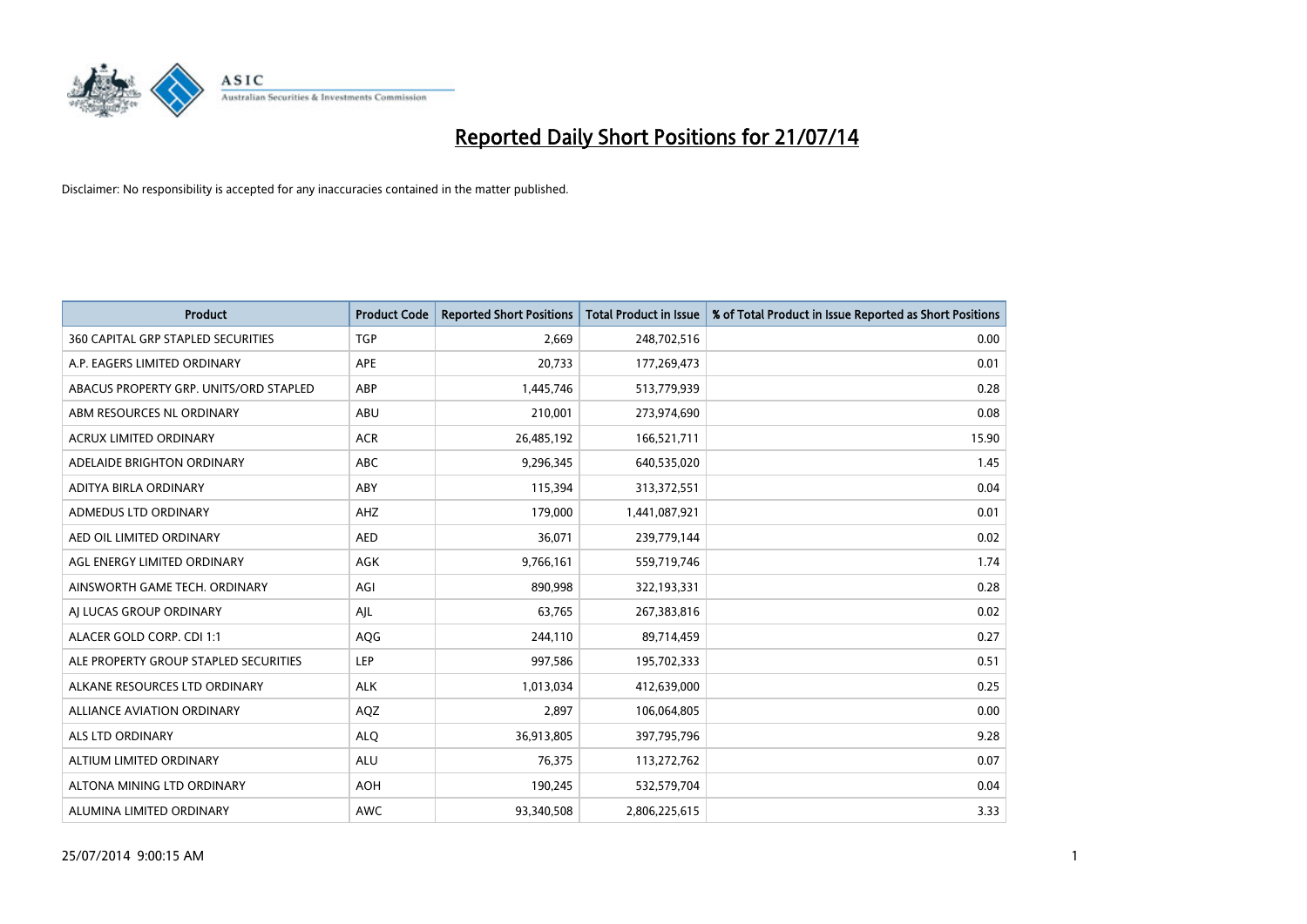

| <b>Product</b>                          | <b>Product Code</b> | <b>Reported Short Positions</b> | <b>Total Product in Issue</b> | % of Total Product in Issue Reported as Short Positions |
|-----------------------------------------|---------------------|---------------------------------|-------------------------------|---------------------------------------------------------|
| AMALGAMATED HOLDINGS ORDINARY           | AHD                 | 135,269                         | 157,864,530                   | 0.09                                                    |
| AMCOM TELECOMM. ORDINARY                | AMM                 | 2,405,795                       | 264,835,089                   | 0.91                                                    |
| AMCOR LIMITED ORDINARY                  | AMC                 | 5,169,586                       | 1,206,684,923                 | 0.43                                                    |
| AMP CAPITAL CHINA ORDINARY UNITS        | AGF                 | 10,984,000                      | 374,593,484                   | 2.93                                                    |
| AMP LIMITED ORDINARY                    | AMP                 | 28,409,790                      | 2,957,737,964                 | 0.96                                                    |
| ANSELL LIMITED ORDINARY                 | <b>ANN</b>          | 6,117,304                       | 152,937,881                   | 4.00                                                    |
| ANTARES ENERGY LTD ORDINARY             | AZZ                 | 320,135                         | 255,000,000                   | 0.13                                                    |
| ANZ BANKING GRP LTD ORDINARY            | ANZ                 | 7,974,618                       | 2,756,583,456                 | 0.29                                                    |
| APA GROUP STAPLED SECURITIES            | <b>APA</b>          | 14,709,090                      | 835,750,807                   | 1.76                                                    |
| APN NEWS & MEDIA ORDINARY               | <b>APN</b>          | 1,709,159                       | 1,029,041,356                 | 0.17                                                    |
| AQUARIUS PLATINUM. ORDINARY             | <b>AOP</b>          | 1,173,340                       | 1,464,310,359                 | 0.08                                                    |
| AQUILA RESOURCES ORDINARY               | <b>AQA</b>          | 499,040                         | 411,804,442                   | 0.12                                                    |
| ARB CORPORATION ORDINARY                | ARP                 | 1,559,572                       | 72,493,302                    | 2.15                                                    |
| ARDENT LEISURE GROUP STAPLED SECURITIES | AAD                 | 4,641,168                       | 405,055,708                   | 1.15                                                    |
| ARISTOCRAT LEISURE ORDINARY             | <b>ALL</b>          | 1,869,759                       | 622,710,823                   | 0.30                                                    |
| ARRIUM LTD ORDINARY                     | ARI                 | 32,891,153                      | 1,366,183,142                 | 2.41                                                    |
| ASALEO CARE LIMITED ORDINARY            | AHY                 | 3,500,000                       | 603,059,070                   | 0.58                                                    |
| ASCIANO LIMITED ORDINARY                | <b>AIO</b>          | 11,638,995                      | 975,385,664                   | 1.19                                                    |
| ASG GROUP LIMITED ORDINARY              | ASZ                 | 552,724                         | 206,720,839                   | 0.27                                                    |
| ASPEN GROUP ORD/UNITS STAPLED           | APZ                 | 29,145                          | 119,948,774                   | 0.02                                                    |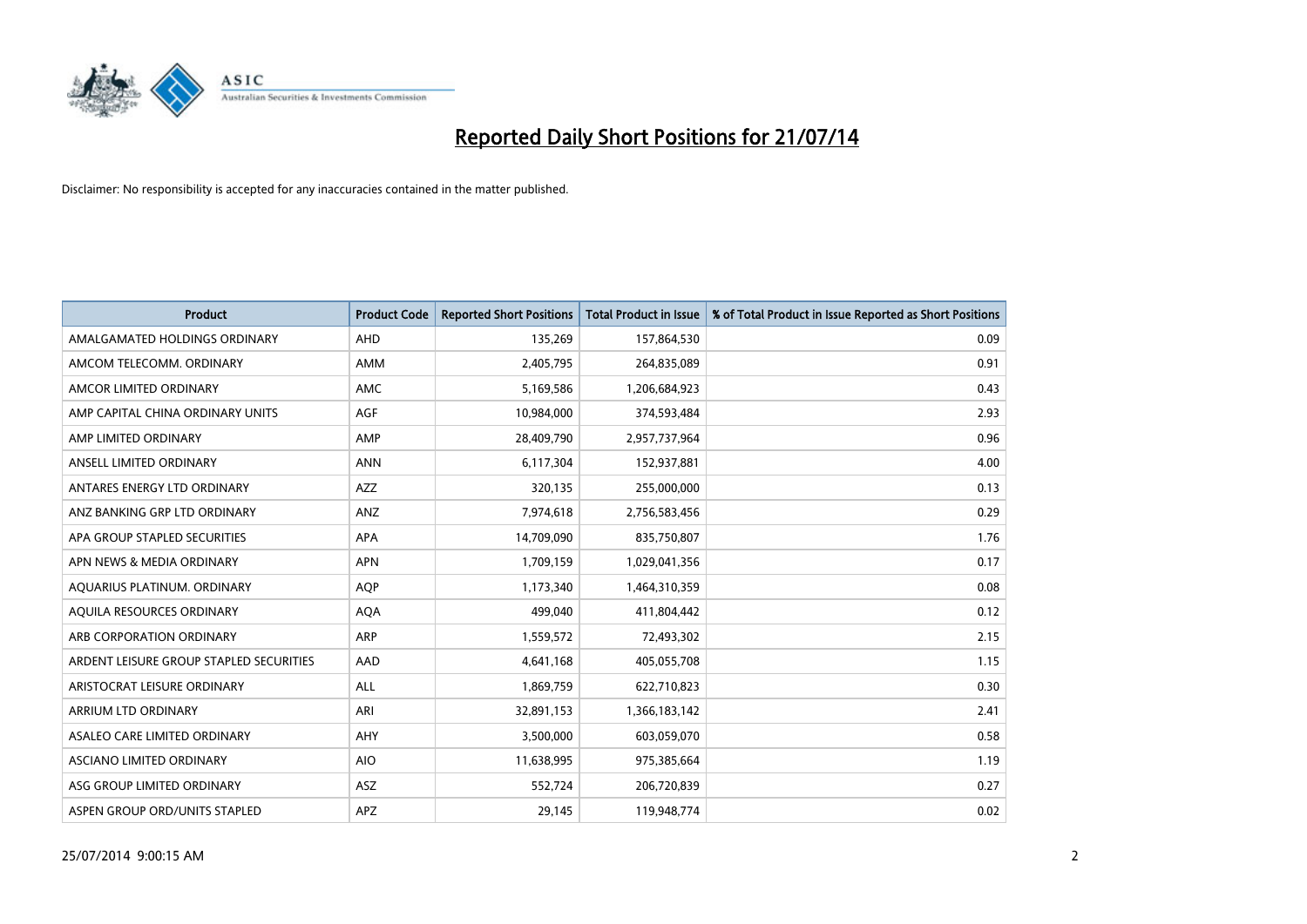

| <b>Product</b>                            | <b>Product Code</b> | <b>Reported Short Positions</b> | <b>Total Product in Issue</b> | % of Total Product in Issue Reported as Short Positions |
|-------------------------------------------|---------------------|---------------------------------|-------------------------------|---------------------------------------------------------|
| ASTRO JAP PROP GROUP STAPLED US PROHIBIT. | AJA                 | 18,587                          | 67,211,752                    | 0.03                                                    |
| ASX LIMITED ORDINARY                      | ASX                 | 4,988,098                       | 193,595,162                   | 2.58                                                    |
| ATLAS IRON LIMITED ORDINARY               | AGO                 | 127,420,051                     | 915,496,158                   | 13.92                                                   |
| ATRUM COAL NL ORDINARY                    | ATU                 | 190,039                         | 76,305,842                    | 0.25                                                    |
| AURIZON HOLDINGS LTD ORDINARY             | <b>AZI</b>          | 5,027,764                       | 2,137,284,503                 | 0.24                                                    |
| <b>AURORA OIL &amp; GAS ORDINARY</b>      | <b>AUT</b>          | 15,477                          | 448,785,778                   | 0.00                                                    |
| AUSDRILL LIMITED ORDINARY                 | ASL                 | 22,738,728                      | 312,277,224                   | 7.28                                                    |
| AUSENCO LIMITED ORDINARY                  | AAX                 | 2,626,318                       | 168,449,799                   | 1.56                                                    |
| <b>AUSTAL LIMITED ORDINARY</b>            | ASB                 | 146,617                         | 346,379,377                   | 0.04                                                    |
| AUSTBROKERS HOLDINGS ORDINARY             | <b>AUB</b>          | 378,889                         | 59,955,596                    | 0.63                                                    |
| AUSTIN ENGINEERING ORDINARY               | ANG                 | 1,389,575                       | 84,274,004                    | 1.65                                                    |
| AUSTRALAND PROPERTY STAPLED SECURITY      | <b>ALZ</b>          | 82,409                          | 578,984,528                   | 0.01                                                    |
| AUSTRALIAN AGRICULT. ORDINARY             | AAC                 | 3,450,892                       | 532,474,721                   | 0.65                                                    |
| AUSTRALIAN FOUNDAT, ORDINARY              | AFI                 | 100                             | 1,049,055,166                 | 0.00                                                    |
| AUSTRALIAN INFR LTD ORDINARY              | <b>AIX</b>          | 14,364                          | 620,733,944                   | 0.00                                                    |
| AUSTRALIAN PHARM. ORDINARY                | API                 | 10,801,893                      | 488,115,883                   | 2.21                                                    |
| AUTOMOTIVE HOLDINGS ORDINARY              | AHE                 | 444,232                         | 306,437,941                   | 0.14                                                    |
| AVANCO RESOURCES LTD ORDINARY             | AVB                 | 89,724                          | 1,661,675,855                 | 0.01                                                    |
| AVEO GROUP STAPLED SECURITIES             | <b>AOG</b>          | 10,871,924                      | 500,111,460                   | 2.17                                                    |
| AWE LIMITED ORDINARY                      | AWE                 | 1,582,125                       | 522,696,385                   | 0.30                                                    |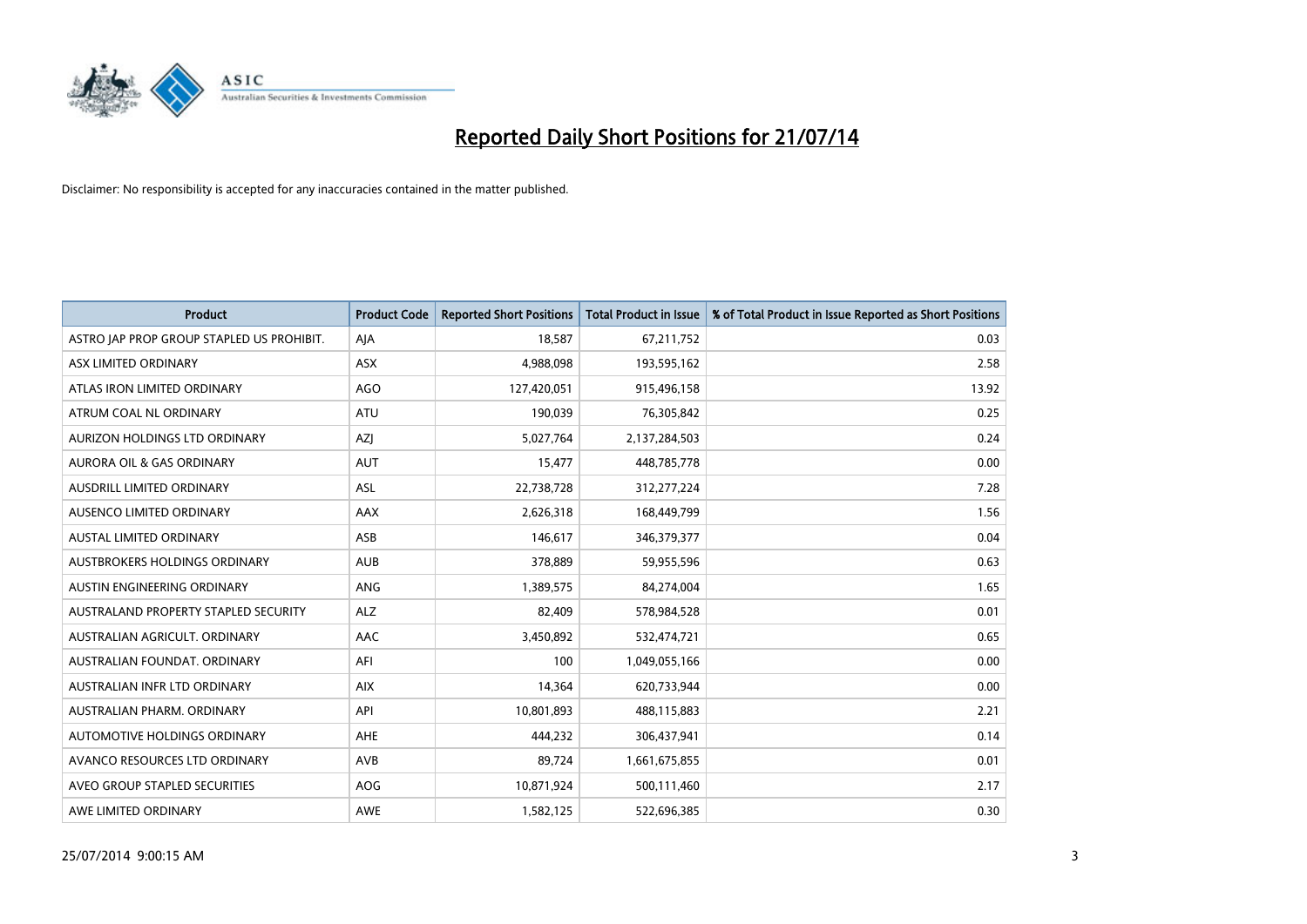

| <b>Product</b>                       | <b>Product Code</b> | <b>Reported Short Positions</b> | Total Product in Issue | % of Total Product in Issue Reported as Short Positions |
|--------------------------------------|---------------------|---------------------------------|------------------------|---------------------------------------------------------|
| AZONTO PET LTD ORDINARY              | <b>APY</b>          | 1                               | 1,158,625,100          | 0.00                                                    |
| AZUMAH RESOURCES ORDINARY            | <b>AZM</b>          | $\mathbf{1}$                    | 358,316,919            | 0.00                                                    |
| BANDANNA ENERGY ORDINARY             | <b>BND</b>          | 24,135,792                      | 528,481,199            | 4.57                                                    |
| BANK OF QUEENSLAND. ORDINARY         | <b>BOQ</b>          | 2,844,753                       | 362,516,534            | 0.78                                                    |
| <b>BANNERMAN RESOURCES ORDINARY</b>  | <b>BMN</b>          | 199,998                         | 328,995,150            | 0.06                                                    |
| <b>BASE RES LIMITED ORDINARY</b>     | <b>BSE</b>          | 5,517,119                       | 561,840,029            | 0.98                                                    |
| BATHURST RES LTD. ORDINARY           | <b>BRL</b>          | 1,558,214                       | 947,754,948            | 0.16                                                    |
| BC IRON LIMITED ORDINARY             | <b>BCI</b>          | 3,194,308                       | 124,345,439            | 2.57                                                    |
| <b>BEACH ENERGY LIMITED ORDINARY</b> | <b>BPT</b>          | 20,653,298                      | 1,292,897,806          | 1.60                                                    |
| BEADELL RESOURCE LTD ORDINARY        | <b>BDR</b>          | 16,726,583                      | 798,657,280            | 2.09                                                    |
| BEGA CHEESE LTD ORDINARY             | <b>BGA</b>          | 826,138                         | 152,245,802            | 0.54                                                    |
| BENDIGO AND ADELAIDE ORDINARY        | <b>BEN</b>          | 11,568,155                      | 447,880,513            | 2.58                                                    |
| BENITEC BIOPHARMA ORDINARY           | <b>BLT</b>          | 1,355                           | 114,898,793            | 0.00                                                    |
| BENTHAM IMF LTD ORDINARY             | <b>IMF</b>          | 3,867,743                       | 165,370,269            | 2.34                                                    |
| BERKELEY RESOURCES ORDINARY          | <b>BKY</b>          | 9,012                           | 180,361,323            | 0.00                                                    |
| BETASHARES ASX RES ETF UNITS         | <b>ORE</b>          | 512,000                         | 2,922,150              | 17.52                                                   |
| BHP BILLITON LIMITED ORDINARY        | <b>BHP</b>          | 7,734,295                       | 3,211,691,105          | 0.24                                                    |
| <b>BIGAIR GROUP LIMITED ORDINARY</b> | <b>BGL</b>          | 52,726                          | 172,872,340            | 0.03                                                    |
| <b>BILLABONG ORDINARY</b>            | <b>BBG</b>          | 12,545,245                      | 990,370,034            | 1.27                                                    |
| <b>BLACKMORES LIMITED ORDINARY</b>   | <b>BKL</b>          | 6,990                           | 17,114,947             | 0.04                                                    |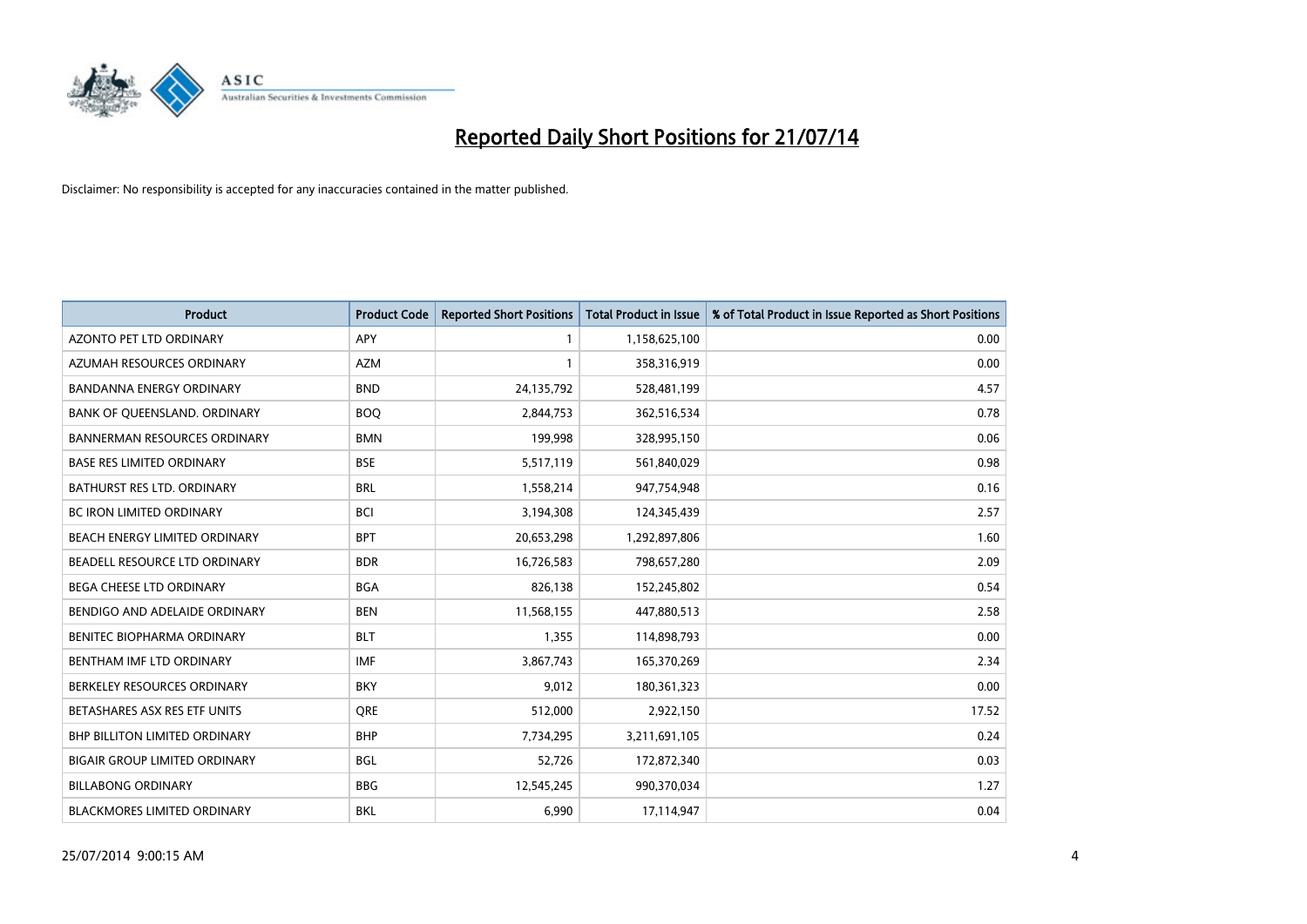

| <b>Product</b>                                | <b>Product Code</b> | <b>Reported Short Positions</b> | <b>Total Product in Issue</b> | % of Total Product in Issue Reported as Short Positions |
|-----------------------------------------------|---------------------|---------------------------------|-------------------------------|---------------------------------------------------------|
| <b>BLACKTHORN RESOURCES ORD US PROHIBITED</b> | <b>BTR</b>          | 4,019                           | 164,285,950                   | 0.00                                                    |
| <b>BLUESCOPE STEEL LTD ORDINARY</b>           | <b>BSL</b>          | 503,640                         | 558,848,896                   | 0.09                                                    |
| <b>BOART LONGYEAR ORDINARY</b>                | <b>BLY</b>          | 35,779,366                      | 461,163,412                   | 7.76                                                    |
| BORAL LIMITED. ORDINARY                       | <b>BLD</b>          | 18,567,727                      | 782,736,249                   | 2.37                                                    |
| <b>BRADKEN LIMITED ORDINARY</b>               | <b>BKN</b>          | 15,677,721                      | 171,027,249                   | 9.17                                                    |
| <b>BRAMBLES LIMITED ORDINARY</b>              | <b>BXB</b>          | 1,916,173                       | 1,563,424,990                 | 0.12                                                    |
| BREVILLE GROUP LTD ORDINARY                   | <b>BRG</b>          | 3,004,048                       | 130,095,322                   | 2.31                                                    |
| BRICKWORKS LIMITED ORDINARY                   | <b>BKW</b>          | 95,805                          | 148,038,996                   | 0.06                                                    |
| <b>BROCKMAN MINING LTD ORDINARY</b>           | <b>BCK</b>          | 414,026                         | 8,381,982,131                 | 0.00                                                    |
| <b>BURU ENERGY ORDINARY</b>                   | <b>BRU</b>          | 18,747,550                      | 298,505,530                   | 6.28                                                    |
| <b>BWP TRUST ORDINARY UNITS</b>               | <b>BWP</b>          | 9,030,294                       | 634,395,195                   | 1.42                                                    |
| CABCHARGE AUSTRALIA ORDINARY                  | CAB                 | 10,144,345                      | 120,430,683                   | 8.42                                                    |
| CALTEX AUSTRALIA ORDINARY                     | <b>CTX</b>          | 3,625,667                       | 270,000,000                   | 1.34                                                    |
| <b>CAPITOL HEALTH ORDINARY</b>                | CAJ                 | 306,591                         | 431,180,115                   | 0.07                                                    |
| <b>CARDNO LIMITED ORDINARY</b>                | CDD                 | 7,700,530                       | 163,266,973                   | 4.72                                                    |
| <b>CARINDALE PROPERTY UNIT</b>                | <b>CDP</b>          | 120                             | 70,000,000                    | 0.00                                                    |
| CARNARVON PETROLEUM ORDINARY                  | <b>CVN</b>          | 734                             | 987,176,977                   | 0.00                                                    |
| CARSALES.COM LTD ORDINARY                     | <b>CRZ</b>          | 6,566,356                       | 237,828,965                   | 2.76                                                    |
| <b>CASH CONVERTERS ORDINARY</b>               | CCV                 | 9,329,513                       | 428,886,124                   | 2.18                                                    |
| CEDAR WOODS PROP. ORDINARY                    | <b>CWP</b>          | 172,354                         | 78,336,371                    | 0.22                                                    |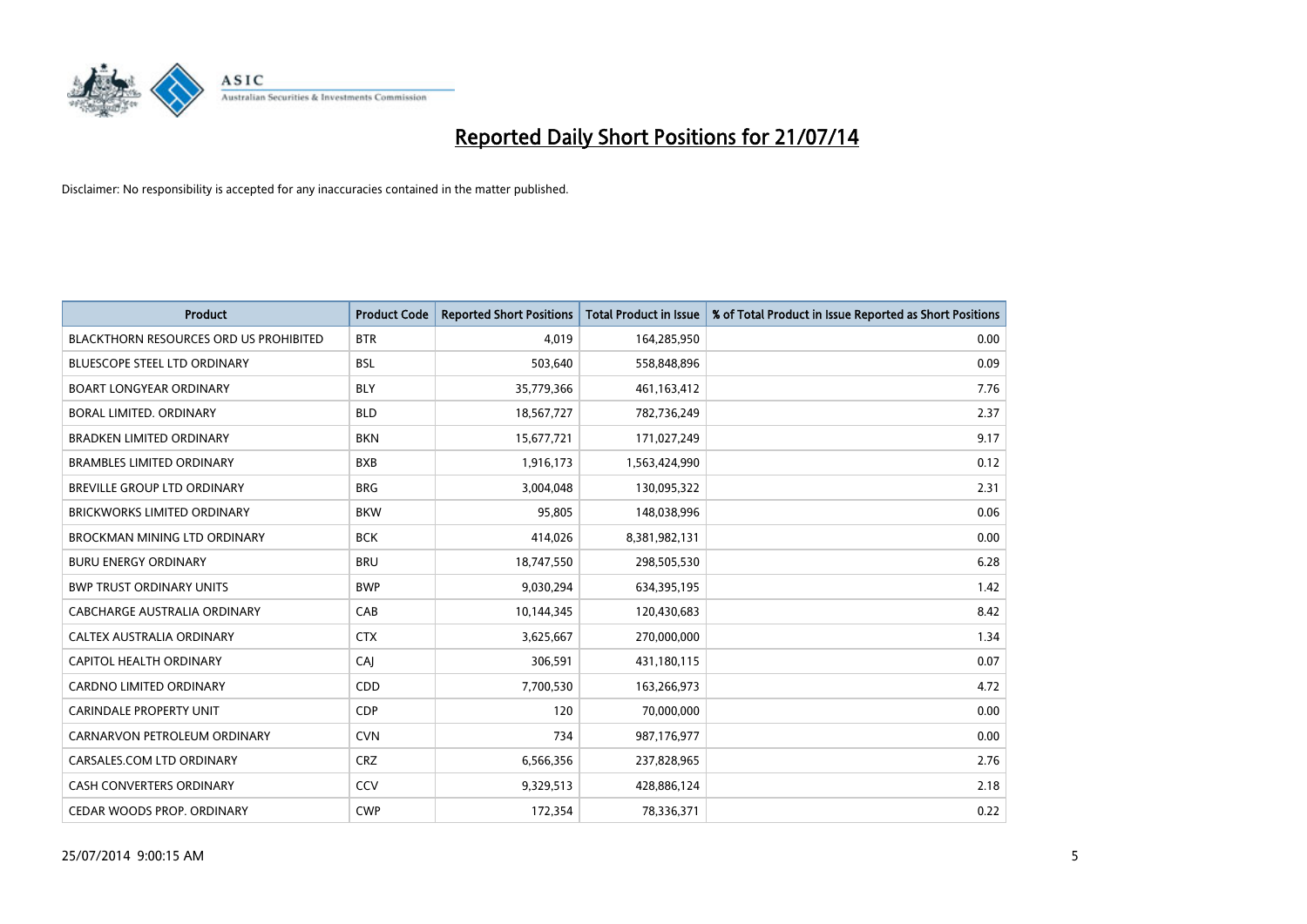

| <b>Product</b>                          | <b>Product Code</b> | <b>Reported Short Positions</b> | <b>Total Product in Issue</b> | % of Total Product in Issue Reported as Short Positions |
|-----------------------------------------|---------------------|---------------------------------|-------------------------------|---------------------------------------------------------|
| CENTRAL PETROLEUM ORDINARY              | <b>CTP</b>          | 1,645,102                       | 348,718,957                   | 0.47                                                    |
| CERAMIC FUEL CELLS ORDINARY             | <b>CFU</b>          | 4,058                           | 2,507,761,565                 | 0.00                                                    |
| CFS RETAIL TRUST GRP STAPLED SECURITIES | <b>CFX</b>          | 63,364,541                      | 3,018,050,810                 | 2.10                                                    |
| <b>CHALLENGER LIMITED ORDINARY</b>      | <b>CGF</b>          | 357,110                         | 530,862,585                   | 0.07                                                    |
| CHANDLER MACLEOD LTD ORDINARY           | <b>CMG</b>          | 44,508                          | 547,985,086                   | 0.01                                                    |
| CHARTER HALL GROUP STAPLED US PROHIBIT. | <b>CHC</b>          | 370,325                         | 347,989,262                   | 0.11                                                    |
| <b>CHARTER HALL RETAIL UNITS</b>        | <b>CQR</b>          | 10,867,697                      | 369,040,750                   | 2.94                                                    |
| <b>CHORUS LIMITED ORDINARY</b>          | <b>CNU</b>          | 130,640                         | 396,369,767                   | 0.03                                                    |
| COAL OF AFRICA LTD ORDINARY             | <b>CZA</b>          | 426                             | 1,048,368,613                 | 0.00                                                    |
| <b>COALSPUR MINES LTD ORDINARY</b>      | <b>CPL</b>          | 2,992,562                       | 641,544,455                   | 0.47                                                    |
| <b>COBAR CONSOLIDATED ORDINARY</b>      | CCU                 | 100,000                         | 329,715,353                   | 0.03                                                    |
| COCA-COLA AMATIL ORDINARY               | <b>CCL</b>          | 10,071,335                      | 763,590,249                   | 1.32                                                    |
| <b>COCHLEAR LIMITED ORDINARY</b>        | <b>COH</b>          | 10,229,633                      | 57,062,020                    | 17.93                                                   |
| <b>COCKATOO COAL ORDINARY</b>           | COK                 | 167,987                         | 4,560,196,928                 | 0.00                                                    |
| <b>CODAN LIMITED ORDINARY</b>           | <b>CDA</b>          | 488,404                         | 176,969,924                   | 0.28                                                    |
| <b>COFFEY INTERNATIONAL ORDINARY</b>    | <b>COF</b>          | 7,994                           | 255,833,165                   | 0.00                                                    |
| <b>COKAL LTD ORDINARY</b>               | <b>CKA</b>          | 6,820                           | 471,103,926                   | 0.00                                                    |
| <b>COLLECTION HOUSE ORDINARY</b>        | <b>CLH</b>          | 2,178,947                       | 129,717,785                   | 1.68                                                    |
| <b>COLLINS FOODS LTD ORDINARY</b>       | <b>CKF</b>          | 99,381                          | 93,000,003                    | 0.11                                                    |
| COMMONWEALTH BANK, ORDINARY             | <b>CBA</b>          | 10,416,215                      | 1,621,319,194                 | 0.64                                                    |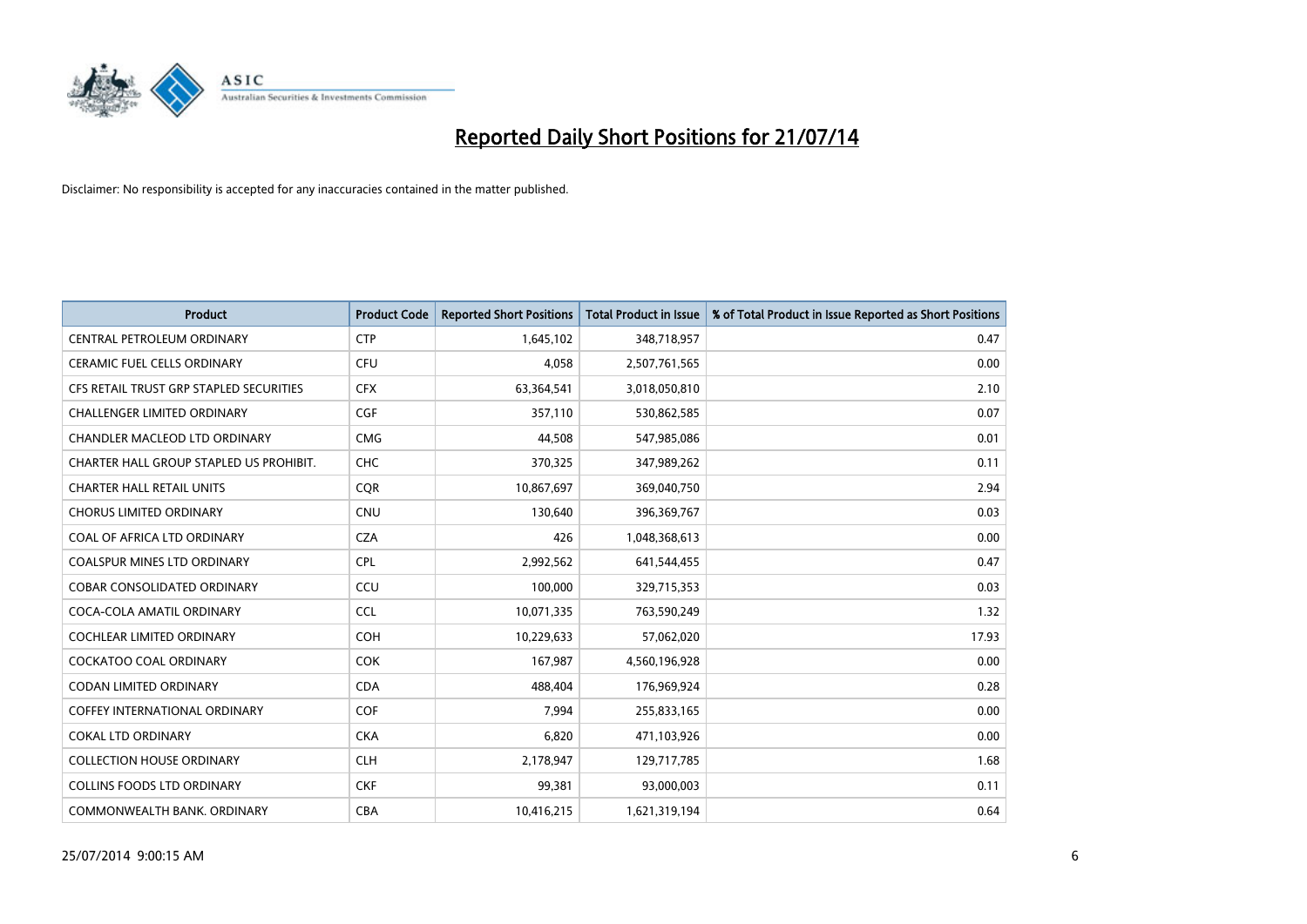

| <b>Product</b>                          | <b>Product Code</b> | <b>Reported Short Positions</b> | <b>Total Product in Issue</b> | % of Total Product in Issue Reported as Short Positions |
|-----------------------------------------|---------------------|---------------------------------|-------------------------------|---------------------------------------------------------|
| <b>COMPASS RESOURCES ORDINARY</b>       | <b>CMR</b>          | 7,472                           | 1,403,744,100                 | 0.00                                                    |
| COMPUTERSHARE LTD ORDINARY              | <b>CPU</b>          | 10,512,947                      | 556,203,079                   | 1.89                                                    |
| COOPER ENERGY LTD ORDINARY              | <b>COE</b>          | 1,671                           | 329,235,509                   | 0.00                                                    |
| <b>CORP TRAVEL LIMITED ORDINARY</b>     | <b>CTD</b>          | 358,914                         | 89,931,376                    | 0.40                                                    |
| <b>COVER-MORE GRP LTD ORDINARY</b>      | <b>CVO</b>          | 6,087,844                       | 317,750,000                   | 1.92                                                    |
| <b>CREDIT CORP GROUP ORDINARY</b>       | CCP                 | 173,618                         | 46,131,882                    | 0.38                                                    |
| <b>CROMWELL PROP STAPLED SECURITIES</b> | <b>CMW</b>          | 11,284,917                      | 1,727,280,850                 | 0.65                                                    |
| <b>CROWE HORWATH AUS ORDINARY</b>       | <b>CRH</b>          | 472,156                         | 273,005,429                   | 0.17                                                    |
| <b>CROWN RESORTS LTD ORDINARY</b>       | <b>CWN</b>          | 5,169,441                       | 728,394,185                   | 0.71                                                    |
| <b>CSG LIMITED ORDINARY</b>             | CSV                 | 171,439                         | 278,840,492                   | 0.06                                                    |
| <b>CSL LIMITED ORDINARY</b>             | <b>CSL</b>          | 1,248,671                       | 474,588,196                   | 0.26                                                    |
| <b>CSR LIMITED ORDINARY</b>             | <b>CSR</b>          | 18,806,914                      | 506,000,315                   | 3.72                                                    |
| <b>CUDECO LIMITED ORDINARY</b>          | CDU                 | 8,894,414                       | 235,119,260                   | 3.78                                                    |
| DART ENERGY LTD ORDINARY                | <b>DTE</b>          | 2,650,693                       | 1,108,752,733                 | 0.24                                                    |
| DATA#3 LIMITED ORDINARY                 | <b>DTL</b>          | 280,389                         | 153,974,950                   | 0.18                                                    |
| DAVID JONES LIMITED ORDINARY            | <b>DJS</b>          | 690,753                         | 537,137,845                   | 0.13                                                    |
| DECMIL GROUP LIMITED ORDINARY           | <b>DCG</b>          | 2,035,091                       | 168,657,794                   | 1.21                                                    |
| DEEP YELLOW LIMITED ORDINARY            | <b>DYL</b>          | 1,050                           | 1,619,952,347                 | 0.00                                                    |
| DEXUS PROPERTY GROUP STAPLED UNITS      | <b>DXS</b>          | 29,136,012                      | 5,433,110,810                 | 0.54                                                    |
| DICK SMITH HLDGS ORDINARY               | <b>DSH</b>          | 17,495,721                      | 236,511,364                   | 7.40                                                    |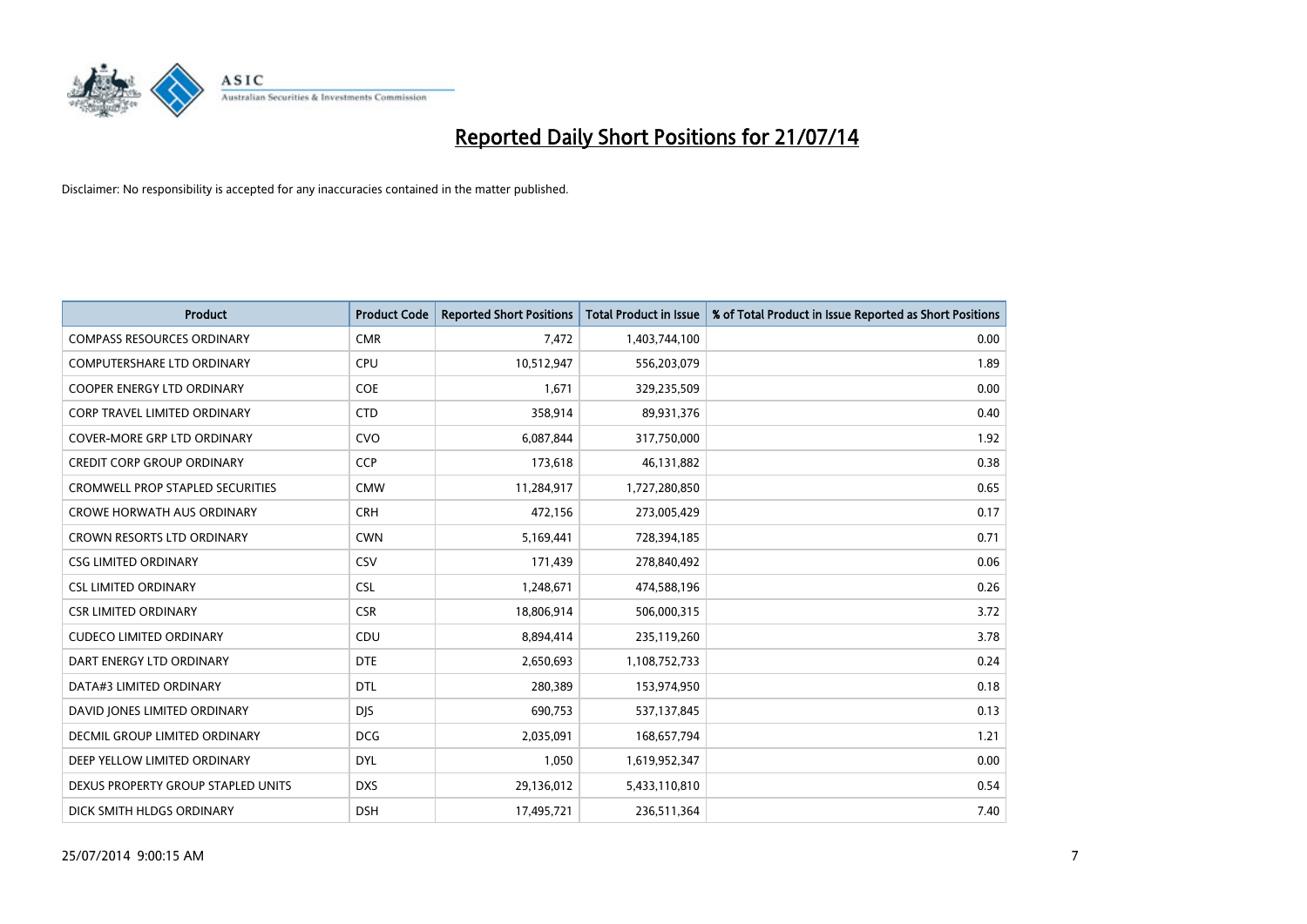

| <b>Product</b>                       | <b>Product Code</b> | <b>Reported Short Positions</b> | <b>Total Product in Issue</b> | % of Total Product in Issue Reported as Short Positions |
|--------------------------------------|---------------------|---------------------------------|-------------------------------|---------------------------------------------------------|
| DISCOVERY METALS LTD ORDINARY        | <b>DML</b>          | 1,165,368                       | 644,039,581                   | 0.18                                                    |
| DOMINO PIZZA ENTERPR ORDINARY        | <b>DMP</b>          | 2,214,525                       | 85,933,273                    | 2.58                                                    |
| DONACO INTERNATIONAL ORDINARY        | <b>DNA</b>          | 1,742,743                       | 460,282,631                   | 0.38                                                    |
| DORAY MINERALS LTD ORDINARY          | <b>DRM</b>          | 76,486                          | 164,551,768                   | 0.05                                                    |
| DOWNER EDI LIMITED ORDINARY          | <b>DOW</b>          | 19,273,870                      | 435,399,975                   | 4.43                                                    |
| DRILLSEARCH ENERGY ORDINARY          | <b>DLS</b>          | 17,683,914                      | 445,898,470                   | 3.97                                                    |
| DUET GROUP STAPLED US PROHIBIT.      | <b>DUE</b>          | 4,885,738                       | 1,317,809,323                 | 0.37                                                    |
| DULUXGROUP LIMITED ORDINARY          | <b>DLX</b>          | 1,341,223                       | 383,503,942                   | 0.35                                                    |
| <b>DWS LTD ORDINARY</b>              | <b>DWS</b>          | 145,096                         | 132,362,763                   | 0.11                                                    |
| ECHO ENTERTAINMENT ORDINARY          | EGP                 | 8,031,337                       | 825,672,730                   | 0.97                                                    |
| <b>ELDERS LIMITED ORDINARY</b>       | <b>ELD</b>          | 19,076,591                      | 455,013,329                   | 4.19                                                    |
| ELEMENTAL MINERALS ORDINARY          | <b>ELM</b>          | 129,128                         | 305,063,391                   | 0.04                                                    |
| <b>EMECO HOLDINGS ORDINARY</b>       | <b>EHL</b>          | 8,965,371                       | 599,675,707                   | 1.50                                                    |
| <b>ENDEAVOUR MIN CORP CDI 1:1</b>    | <b>EVR</b>          | 31,265                          | 55,837,996                    | 0.06                                                    |
| <b>ENERGY RESOURCES ORDINARY 'A'</b> | <b>ERA</b>          | 10,123,462                      | 517,725,062                   | 1.96                                                    |
| <b>ENERGY WORLD CORPOR, ORDINARY</b> | <b>EWC</b>          | 43,187,867                      | 1,734,166,672                 | 2.49                                                    |
| <b>ENVESTRA LIMITED ORDINARY</b>     | <b>ENV</b>          | 772,845                         | 1,796,808,474                 | 0.04                                                    |
| EQUATORIAL RES LTD ORDINARY          | EQX                 | 174                             | 122,185,353                   | 0.00                                                    |
| EQUITY TRUSTEES ORDINARY             | EQT                 | 19                              | 19,105,788                    | 0.00                                                    |
| ERM POWER LIMITED ORDINARY           | EPW                 | 675,501                         | 239,269,727                   | 0.28                                                    |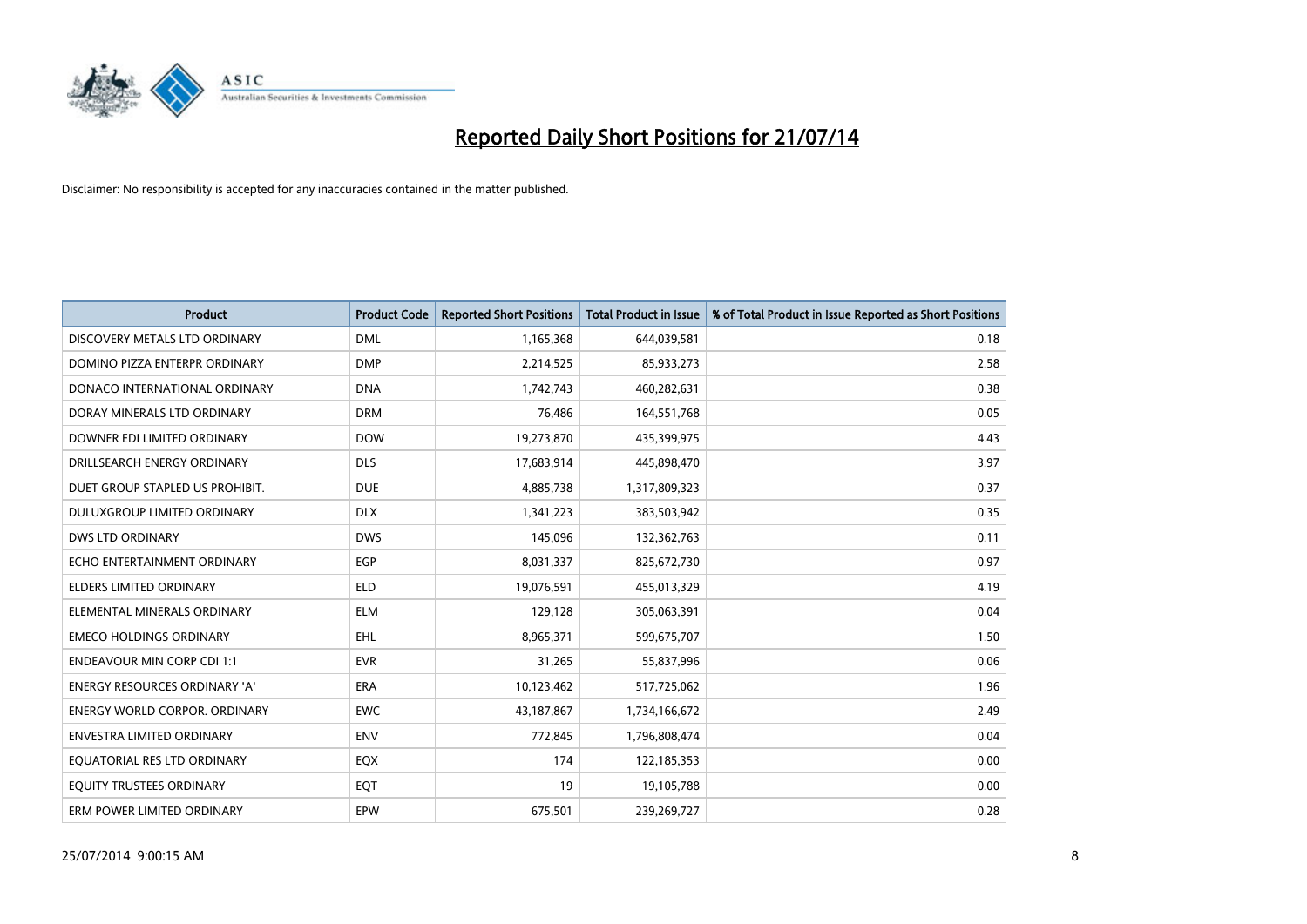

| <b>Product</b>                         | <b>Product Code</b> | <b>Reported Short Positions</b> | <b>Total Product in Issue</b> | % of Total Product in Issue Reported as Short Positions |
|----------------------------------------|---------------------|---------------------------------|-------------------------------|---------------------------------------------------------|
| EVOLUTION MINING LTD ORDINARY          | <b>EVN</b>          | 28,054,015                      | 712,493,836                   | 3.94                                                    |
| FAIRFAX MEDIA LTD ORDINARY             | <b>FXI</b>          | 76,815,768                      | 2,351,955,725                 | 3.27                                                    |
| FANTASTIC HOLDINGS ORDINARY            | <b>FAN</b>          | 14,654                          | 103,068,398                   | 0.01                                                    |
| FAR LTD ORDINARY                       | <b>FAR</b>          | 4,924,327                       | 2,699,846,742                 | 0.18                                                    |
| FEDERATION CNTRES ORD/UNIT STAPLED SEC | <b>FDC</b>          | 1,048,196                       | 1,427,641,565                 | 0.07                                                    |
| FINBAR GROUP LIMITED ORDINARY          | <b>FRI</b>          | 20,563                          | 227,018,204                   | 0.01                                                    |
| FISHER & PAYKEL H. ORDINARY            | <b>FPH</b>          | 1,984                           | 555,524,429                   | 0.00                                                    |
| FLEETWOOD CORP ORDINARY                | <b>FWD</b>          | 2,176,808                       | 60,581,211                    | 3.59                                                    |
| FLETCHER BUILDING ORDINARY             | <b>FBU</b>          | 1,277,445                       | 687,854,788                   | 0.19                                                    |
| FLEXIGROUP LIMITED ORDINARY            | <b>FXL</b>          | 5,573,238                       | 304,096,060                   | 1.83                                                    |
| FLIGHT CENTRE TRAVEL ORDINARY          | <b>FLT</b>          | 5,749,163                       | 100,571,642                   | 5.72                                                    |
| FLINDERS MINES LTD ORDINARY            | <b>FMS</b>          | 14,150,000                      | 2,400,995,602                 | 0.59                                                    |
| FOCUS MINERALS LTD ORDINARY            | <b>FML</b>          | 425,386                         | 9,137,375,877                 | 0.00                                                    |
| FONTERRA SHARE FUND ORDINARY UNITS     | <b>FSF</b>          | 83                              | 107,608,468                   | 0.00                                                    |
| FORGE GROUP LIMITED ORDINARY           | <b>FGE</b>          | 283,130                         | 86,169,014                    | 0.33                                                    |
| FORTESCUE METALS GRP ORDINARY          | <b>FMG</b>          | 231,586,992                     | 3,113,798,151                 | 7.44                                                    |
| FREEDOM FOOD LTD ORDINARY              | <b>FNP</b>          | 13,870                          | 150,645,371                   | 0.01                                                    |
| <b>G.U.D. HOLDINGS ORDINARY</b>        | GUD                 | 3,350,900                       | 70,939,492                    | 4.72                                                    |
| <b>G8 EDUCATION LIMITED ORDINARY</b>   | <b>GEM</b>          | 11,664,551                      | 332,073,918                   | 3.51                                                    |
| <b>GALAXY RESOURCES ORDINARY</b>       | GXY                 | 46,556                          | 1,027,077,829                 | 0.00                                                    |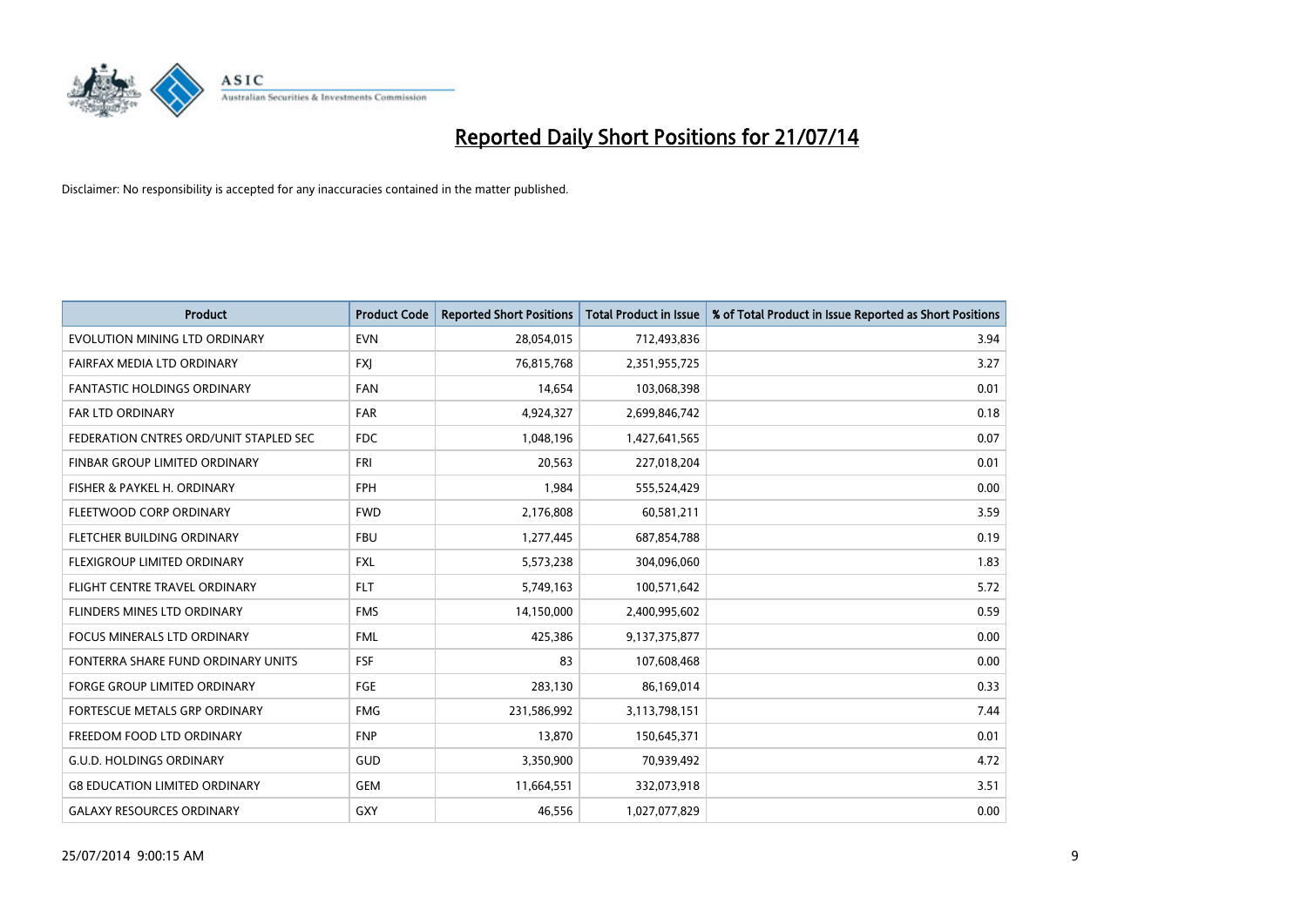

| <b>Product</b>                                   | <b>Product Code</b> | <b>Reported Short Positions</b> | <b>Total Product in Issue</b> | % of Total Product in Issue Reported as Short Positions |
|--------------------------------------------------|---------------------|---------------------------------|-------------------------------|---------------------------------------------------------|
| <b>GDI PROPERTY GRP STAPLED SECURITIES</b>       | GDI                 | 168,323                         | 567,575,025                   | 0.03                                                    |
| <b>GENETIC TECHNOLOGIES ORDINARY</b>             | <b>GTG</b>          | 939,000                         | 637,146,442                   | 0.15                                                    |
| <b>GENWORTH MORTGAGE ORDINARY</b>                | <b>GMA</b>          | 630,174                         | 650,000,000                   | 0.10                                                    |
| <b>GEODYNAMICS LIMITED ORDINARY</b>              | GDY                 | 819                             | 435,880,130                   | 0.00                                                    |
| <b>GINDALBIE METALS LTD ORDINARY</b>             | GBG                 | 35,063,044                      | 1,494,143,745                 | 2.35                                                    |
| <b>GOODMAN FIELDER, ORDINARY</b>                 | <b>GFF</b>          | 15,033,541                      | 1,955,559,207                 | 0.77                                                    |
| <b>GOODMAN GROUP STAPLED</b>                     | <b>GMG</b>          | 8,679,708                       | 1,727,685,976                 | 0.50                                                    |
| <b>GPT GROUP STAPLED SEC.</b>                    | <b>GPT</b>          | 3,465,134                       | 1,685,460,955                 | 0.21                                                    |
| <b>GRAINCORP LIMITED A CLASS ORDINARY</b>        | <b>GNC</b>          | 10,399,973                      | 228,855,628                   | 4.54                                                    |
| <b>GRANGE RESOURCES, ORDINARY</b>                | <b>GRR</b>          | 4,981,388                       | 1,157,097,869                 | 0.43                                                    |
| <b>GREENCROSS LIMITED ORDINARY</b>               | <b>GXL</b>          | 1,084,995                       | 110,654,390                   | 0.98                                                    |
| <b>GREENLAND MIN EN LTD ORDINARY</b>             | GGG                 | 5,243,005                       | 668,464,377                   | 0.78                                                    |
| <b>GREENLAND MIN EN LTD RIGHTS 26-JUN-14</b>     | GGGR                | 4,630                           | 88,685,050                    | 0.01                                                    |
| <b>GROWTHPOINT PROPERTY ORD/UNIT STAPLED SEC</b> | GOZ                 | 23,008                          | 540,115,360                   | 0.00                                                    |
| <b>GRYPHON MINERALS LTD ORDINARY</b>             | GRY                 | 4,402,687                       | 401,011,505                   | 1.10                                                    |
| <b>GUILDFORD COAL LTD ORDINARY</b>               | <b>GUF</b>          | 497,891                         | 761,857,020                   | 0.07                                                    |
| <b>GWA GROUP LTD ORDINARY</b>                    | <b>GWA</b>          | 16,994,205                      | 306,533,770                   | 5.54                                                    |
| <b>HARVEY NORMAN ORDINARY</b>                    | <b>HVN</b>          | 54,873,958                      | 1,062,316,784                 | 5.17                                                    |
| <b>HENDERSON GROUP CDI 1:1</b>                   | <b>HGG</b>          | 2,266,891                       | 662,378,459                   | 0.34                                                    |
| HFA HOLDINGS LIMITED ORDINARY                    | <b>HFA</b>          | 3,809                           | 136,548,880                   | 0.00                                                    |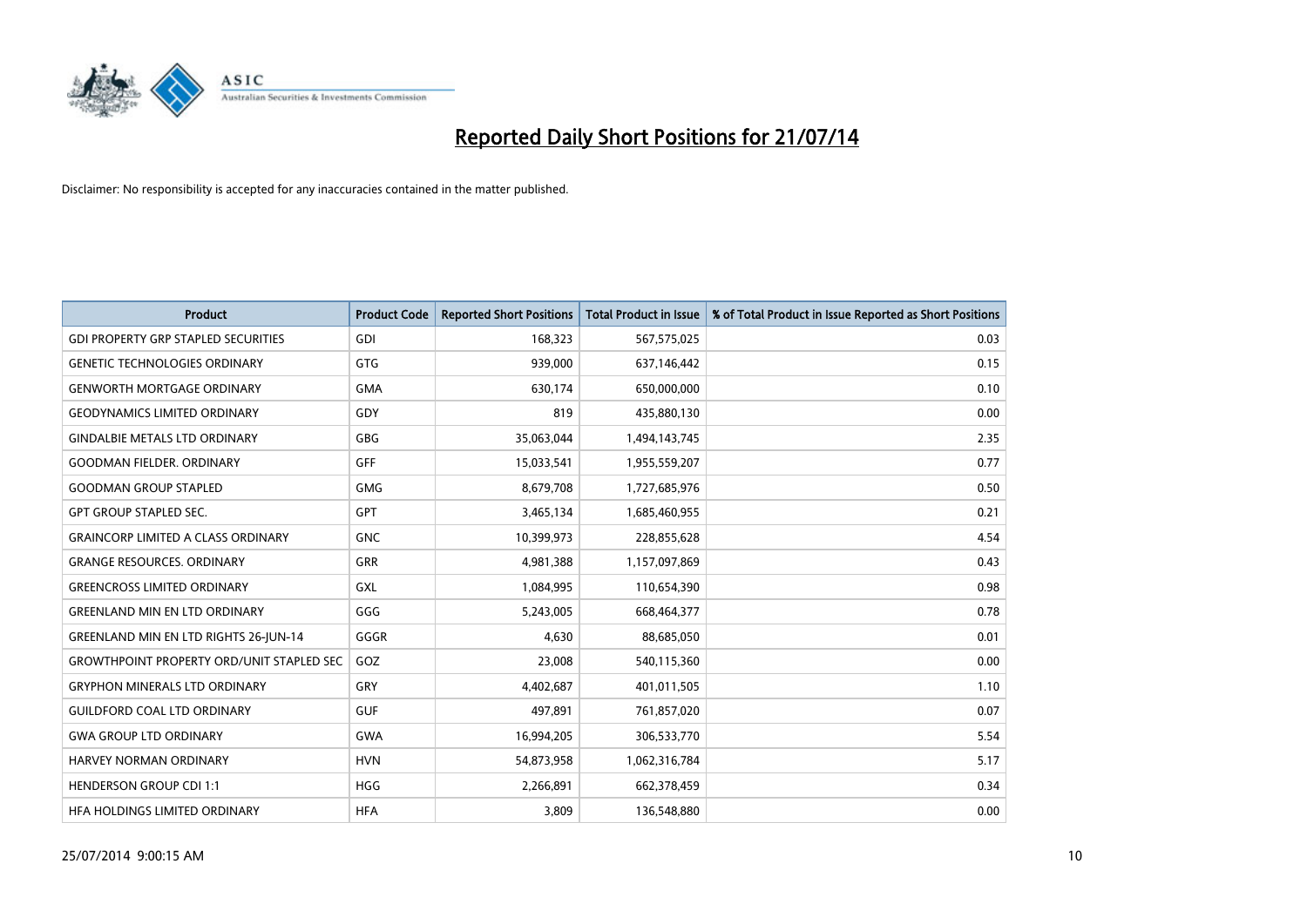

| <b>Product</b>                                | <b>Product Code</b> | <b>Reported Short Positions</b> | <b>Total Product in Issue</b> | % of Total Product in Issue Reported as Short Positions |
|-----------------------------------------------|---------------------|---------------------------------|-------------------------------|---------------------------------------------------------|
| <b>HILLS LTD ORDINARY</b>                     | <b>HIL</b>          | 82,036                          | 234, 192, 711                 | 0.04                                                    |
| HORIZON OIL LIMITED ORDINARY                  | <b>HZN</b>          | 59,649,745                      | 1,301,981,265                 | 4.58                                                    |
| <b>IBUY GROUP LTD ORDINARY</b>                | <b>IBY</b>          | 13,988                          | 426,069,834                   | 0.00                                                    |
| <b>IINET LIMITED ORDINARY</b>                 | <b>IIN</b>          | 7,462,554                       | 161,238,847                   | 4.63                                                    |
| <b>ILUKA RESOURCES ORDINARY</b>               | <b>ILU</b>          | 39,315,359                      | 418,700,517                   | 9.39                                                    |
| <b>IMDEX LIMITED ORDINARY</b>                 | <b>IMD</b>          | 3,752,571                       | 212,110,368                   | 1.77                                                    |
| <b>INCITEC PIVOT ORDINARY</b>                 | IPL                 | 36,385,446                      | 1,654,998,197                 | 2.20                                                    |
| <b>INDEPENDENCE GROUP ORDINARY</b>            | <b>IGO</b>          | 188,334                         | 234,253,306                   | 0.08                                                    |
| INDOPHIL RESOURCES ORDINARY                   | <b>IRN</b>          | 435,159                         | 1,203,146,194                 | 0.04                                                    |
| <b>INDUSTRIA REIT STAPLED</b>                 | <b>IDR</b>          | 87,930                          | 125,000,001                   | 0.07                                                    |
| INFIGEN ENERGY STAPLED SECURITIES             | <b>IFN</b>          | 2,438,968                       | 764,993,434                   | 0.32                                                    |
| <b>INGENIA GROUP STAPLED SECURITIES</b>       | <b>INA</b>          | 2,299,068                       | 678,058,232                   | 0.34                                                    |
| INSURANCE AUSTRALIA ORDINARY                  | IAG                 | 13,048,108                      | 2,341,618,048                 | 0.56                                                    |
| <b>INTREPID MINES ORDINARY</b>                | <b>IAU</b>          | 3,868,296                       | 557,420,429                   | 0.69                                                    |
| <b>INVESTA OFFICE FUND STAPLED SECURITIES</b> | <b>IOF</b>          | 744,027                         | 614,047,458                   | 0.12                                                    |
| <b>INVOCARE LIMITED ORDINARY</b>              | <b>IVC</b>          | 5,960,002                       | 110,030,298                   | 5.42                                                    |
| <b>IOOF HOLDINGS LTD ORDINARY</b>             | IFL                 | 10,887,442                      | 232,118,034                   | 4.69                                                    |
| <b>IPROPERTY GROUP LTD ORDINARY</b>           | <b>IPP</b>          | 3,832,108                       | 181,703,204                   | 2.11                                                    |
| <b>IRESS LIMITED ORDINARY</b>                 | <b>IRE</b>          | 5,254,755                       | 159,097,319                   | 3.30                                                    |
| <b>IRON ORE HOLDINGS ORDINARY</b>             | <b>IOH</b>          | 26,197                          | 161,174,005                   | 0.02                                                    |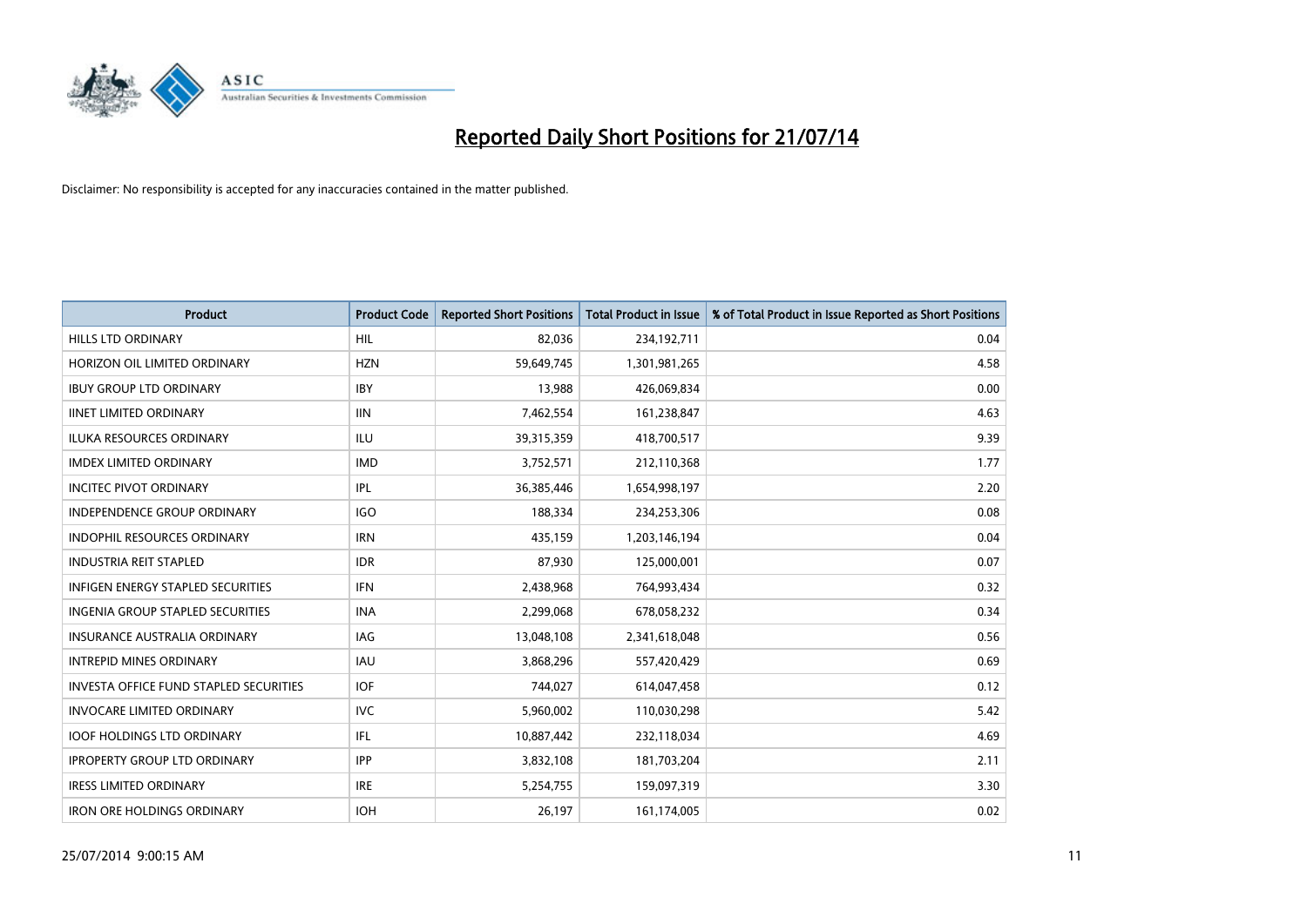

| <b>Product</b>                           | <b>Product Code</b> | <b>Reported Short Positions</b> | <b>Total Product in Issue</b> | % of Total Product in Issue Reported as Short Positions |
|------------------------------------------|---------------------|---------------------------------|-------------------------------|---------------------------------------------------------|
| <b>ISELECT LTD ORDINARY</b>              | <b>ISU</b>          | 312,903                         | 260,889,894                   | 0.12                                                    |
| <b>ISENTIA GROUP LTD ORDINARY</b>        | <b>ISD</b>          | 14,056                          | 200,000,001                   | 0.01                                                    |
| ISHS GLOB HEALTH ETF CDI 1:1             | IXJ                 | 3,212                           | 13,050,000                    | 0.02                                                    |
| ISHS GLOBAL CONS ETF CDI 1:1             | IXI                 | 8,227                           | 4,750,000                     | 0.17                                                    |
| JAMES HARDIE INDUST CHESS DEPOSITARY INT | <b>IHX</b>          | 3,346,379                       | 444,867,063                   | 0.75                                                    |
| <b>JAPARA HEALTHCARE LT ORDINARY</b>     | <b>IHC</b>          | 5,694,232                       | 262,500,000                   | 2.17                                                    |
| <b>JB HI-FI LIMITED ORDINARY</b>         | <b>JBH</b>          | 13,372,546                      | 98,947,309                    | 13.51                                                   |
| K2 ASSET MGMT HLDGS ORDINARY             | <b>KAM</b>          | 9,143                           | 233,505,798                   | 0.00                                                    |
| <b>KAGARA LTD ORDINARY</b>               | KZL                 | 4,601,843                       | 798,953,117                   | 0.58                                                    |
| KAROON GAS AUSTRALIA ORDINARY            | <b>KAR</b>          | 16,487,827                      | 255,841,581                   | 6.44                                                    |
| KATHMANDU HOLD LTD ORDINARY              | <b>KMD</b>          | 3,487,729                       | 200,633,469                   | 1.74                                                    |
| <b>KBL MINING LIMITED ORDINARY</b>       | <b>KBL</b>          | 1,820                           | 393,535,629                   | 0.00                                                    |
| KINGSGATE CONSOLID. ORDINARY             | <b>KCN</b>          | 9,464,960                       | 223,584,937                   | 4.23                                                    |
| KINGSROSE MINING LTD ORDINARY            | <b>KRM</b>          | 469,317                         | 358,611,493                   | 0.13                                                    |
| <b>KOGI IRON LTD ORDINARY</b>            | <b>KFE</b>          | 70,000                          | 312,631,896                   | 0.02                                                    |
| LEIGHTON HOLDINGS ORDINARY               | LEI                 | 6,471,061                       | 338,503,563                   | 1.91                                                    |
| LEND LEASE GROUP UNIT/ORD STAPLED        | LLC                 | 4,185,945                       | 577,475,833                   | 0.72                                                    |
| LIQUEFIED NATURAL ORDINARY               | <b>LNG</b>          | 6,450,068                       | 446,529,015                   | 1.44                                                    |
| <b>LOGICAMMS LIMITED ORDINARY</b>        | <b>LCM</b>          | 36,000                          | 71,178,179                    | 0.05                                                    |
| LONESTAR RESO LTD ORDINARY               | <b>LNR</b>          | 219,759                         | 752,187,211                   | 0.03                                                    |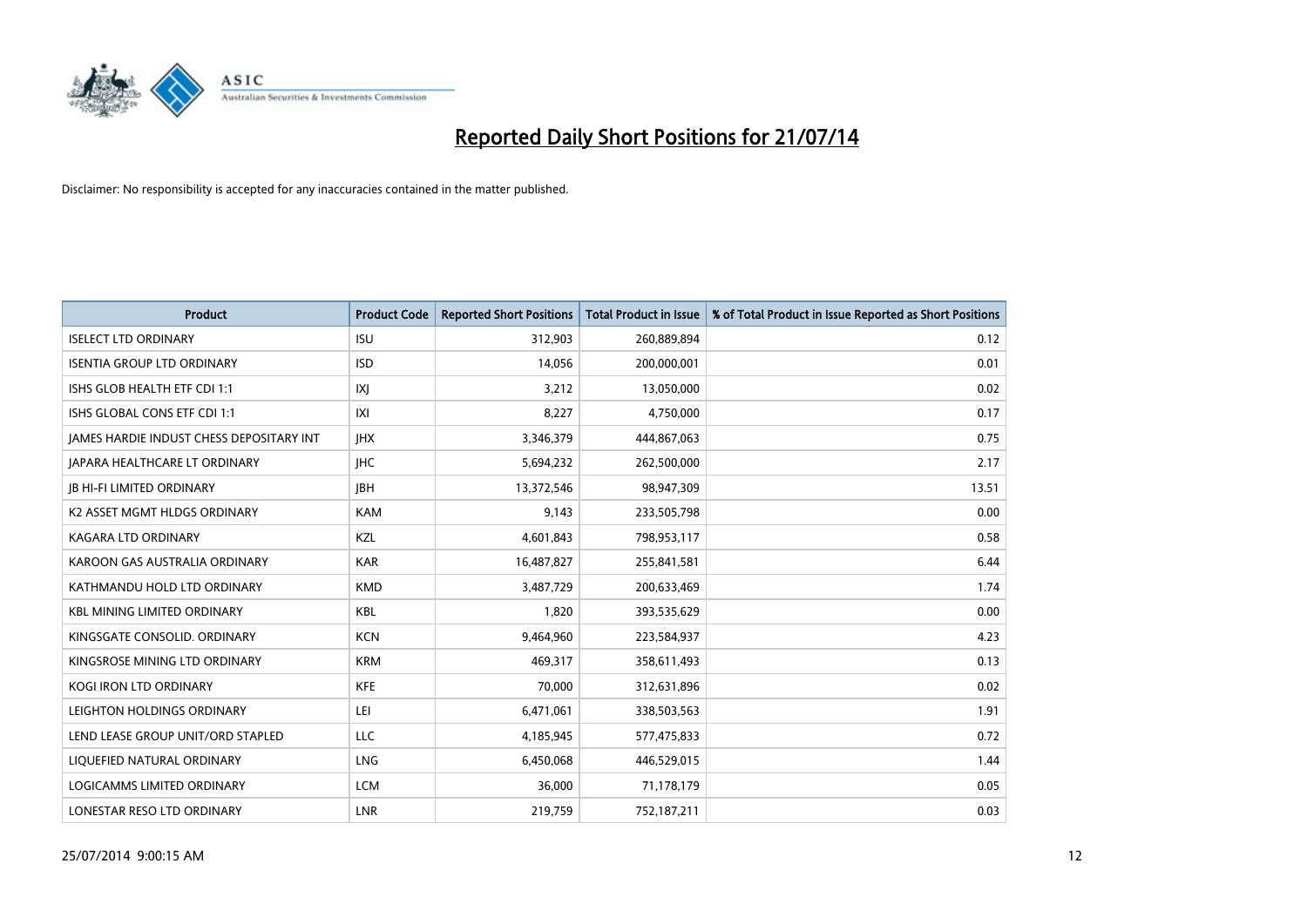

| <b>Product</b>                        | <b>Product Code</b> | <b>Reported Short Positions</b> | <b>Total Product in Issue</b> | % of Total Product in Issue Reported as Short Positions |
|---------------------------------------|---------------------|---------------------------------|-------------------------------|---------------------------------------------------------|
| LYNAS CORPORATION ORDINARY            | <b>LYC</b>          | 111,054,525                     | 2,333,661,566                 | 4.76                                                    |
| <b>M2 GRP LTD ORDINARY</b>            | <b>MTU</b>          | 13,666,441                      | 180,491,516                   | 7.57                                                    |
| <b>MACA LIMITED ORDINARY</b>          | <b>MLD</b>          | 779,328                         | 202,676,373                   | 0.38                                                    |
| MACMAHON HOLDINGS ORDINARY            | <b>MAH</b>          | 27,875                          | 1,261,699,966                 | 0.00                                                    |
| MACO ATLAS ROADS GRP ORDINARY STAPLED | <b>MOA</b>          | 3,630,840                       | 487,230,540                   | 0.75                                                    |
| MACQUARIE GROUP LTD ORDINARY          | MQG                 | 1,577,462                       | 321,175,323                   | 0.49                                                    |
| MAGELLAN FIN GRP LTD ORDINARY         | MFG                 | 3,971,745                       | 158,842,157                   | 2.50                                                    |
| <b>MATRIX C &amp; E LTD ORDINARY</b>  | <b>MCE</b>          | 2,681,740                       | 94,555,428                    | 2.84                                                    |
| <b>MAVERICK DRILLING ORDINARY</b>     | <b>MAD</b>          | 4,740,970                       | 533,885,763                   | 0.89                                                    |
| <b>MAXITRANS INDUSTRIES ORDINARY</b>  | <b>MXI</b>          | 362,594                         | 185,075,653                   | 0.20                                                    |
| MAYNE PHARMA LTD ORDINARY             | <b>MYX</b>          | 2,573,675                       | 586,651,477                   | 0.44                                                    |
| MCMILLAN SHAKESPEARE ORDINARY         | <b>MMS</b>          | 851,571                         | 74,523,965                    | 1.14                                                    |
| MCPHERSON'S LTD ORDINARY              | <b>MCP</b>          | 69,044                          | 95,434,645                    | 0.07                                                    |
| MEDUSA MINING LTD ORDINARY            | <b>MML</b>          | 5,252,634                       | 207,794,301                   | 2.53                                                    |
| MELBOURNE IT LIMITED ORDINARY         | <b>MLB</b>          | 11,022                          | 92,944,392                    | 0.01                                                    |
| MERMAID MARINE ORDINARY               | <b>MRM</b>          | 10,581,854                      | 366,766,098                   | 2.89                                                    |
| MESOBLAST LIMITED ORDINARY            | <b>MSB</b>          | 23,059,151                      | 321,640,094                   | 7.17                                                    |
| METALS X LIMITED ORDINARY             | <b>MLX</b>          | 1,253,045                       | 1,655,386,110                 | 0.08                                                    |
| METCASH LIMITED ORDINARY              | <b>MTS</b>          | 101,189,709                     | 888,338,048                   | 11.39                                                   |
| METMINCO LIMITED ORDINARY             | <b>MNC</b>          | 200,000                         | 1,749,543,023                 | 0.01                                                    |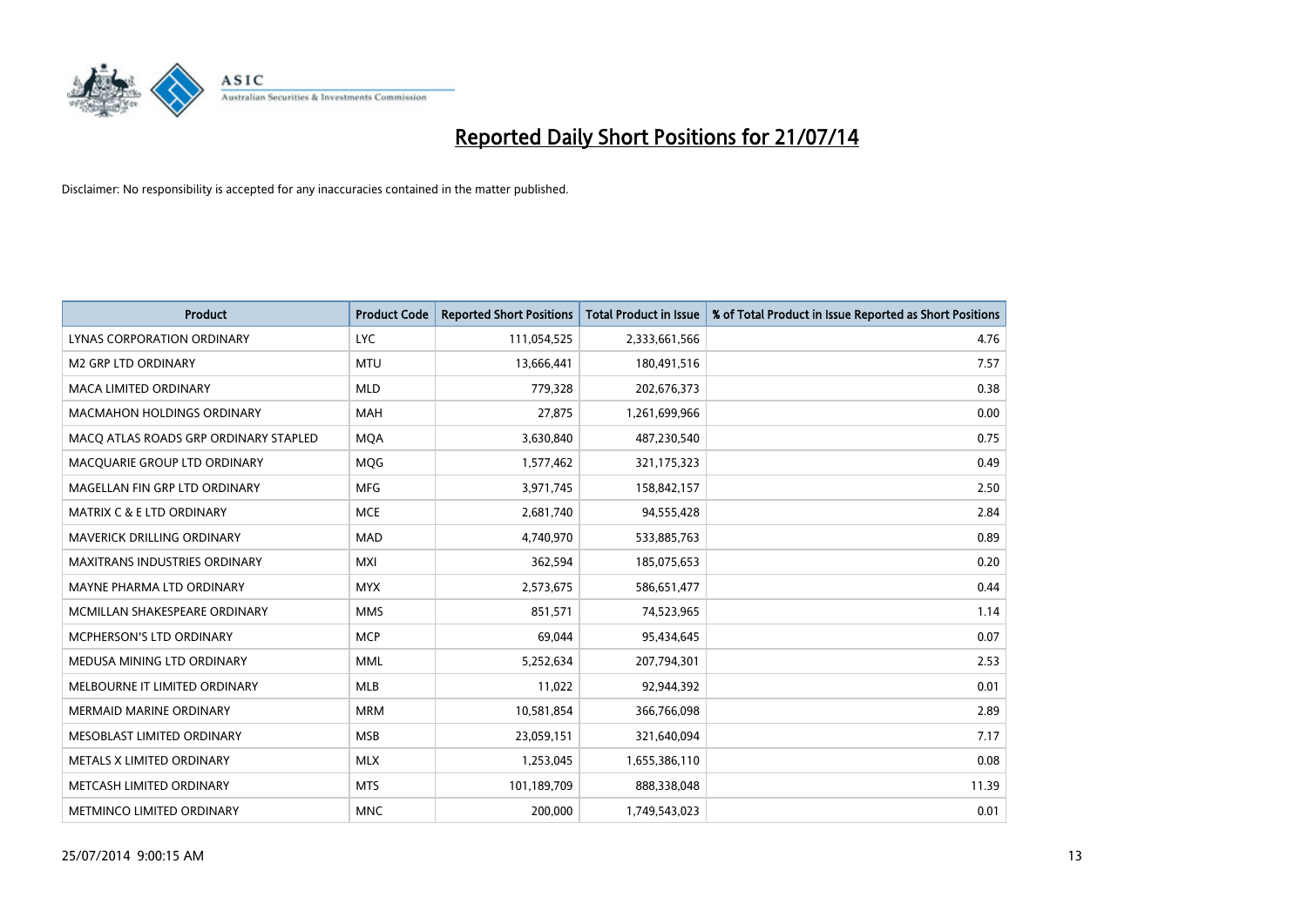

| <b>Product</b>                    | <b>Product Code</b> | <b>Reported Short Positions</b> | <b>Total Product in Issue</b> | % of Total Product in Issue Reported as Short Positions |
|-----------------------------------|---------------------|---------------------------------|-------------------------------|---------------------------------------------------------|
| MIGHTY RIVER POWER ORDINARY       | <b>MYT</b>          | 3,805,643                       | 1,400,012,517                 | 0.27                                                    |
| MINCOR RESOURCES NL ORDINARY      | <b>MCR</b>          | 1,032,339                       | 188,208,274                   | 0.55                                                    |
| MINEMAKERS LIMITED ORDINARY       | <b>MAK</b>          | 13,609                          | 247,504,006                   | 0.01                                                    |
| MINERAL DEPOSITS ORDINARY         | <b>MDL</b>          | 971,419                         | 103,538,786                   | 0.94                                                    |
| MINERAL RESOURCES, ORDINARY       | <b>MIN</b>          | 19,615,353                      | 186,556,246                   | 10.51                                                   |
| MINT WIRELESS ORDINARY            | <b>MNW</b>          | 1,235,814                       | 450,872,395                   | 0.27                                                    |
| MIRABELA NICKEL LTD ORDINARY      | <b>MBN</b>          | 11                              | 929,710,216                   | 0.00                                                    |
| MIRVAC GROUP STAPLED SECURITIES   | <b>MGR</b>          | 1,798,082                       | 3,692,279,772                 | 0.05                                                    |
| MOLOPO ENERGY LTD ORDINARY        | <b>MPO</b>          | 11,118                          | 248,705,730                   | 0.00                                                    |
| MONADELPHOUS GROUP ORDINARY       | <b>MND</b>          | 12,626,366                      | 92,679,570                    | 13.62                                                   |
| MONASH IVF GROUP LTD ORDINARY     | <b>MVF</b>          | 1,489,996                       | 231,081,089                   | 0.64                                                    |
| MORTGAGE CHOICE LTD ORDINARY      | <b>MOC</b>          | 216,377                         | 123,780,387                   | 0.17                                                    |
| <b>MOUNT GIBSON IRON ORDINARY</b> | <b>MGX</b>          | 17,495,709                      | 1,090,805,085                 | 1.60                                                    |
| MULTIPLEX SITES SITES             | <b>MXUPA</b>        | 1,862                           | 4,500,000                     | 0.04                                                    |
| MYER HOLDINGS LTD ORDINARY        | <b>MYR</b>          | 74,685,451                      | 585,684,551                   | 12.75                                                   |
| MYSTATE LIMITED ORDINARY          | <b>MYS</b>          | 8,362                           | 87,261,995                    | 0.01                                                    |
| NANOSONICS LIMITED ORDINARY       | <b>NAN</b>          | 2,487,832                       | 264,157,826                   | 0.94                                                    |
| NATIONAL AUST, BANK ORDINARY      | <b>NAB</b>          | 8,466,939                       | 2,365,765,544                 | 0.36                                                    |
| NATIONAL STORAGE STAPLED          | <b>NSR</b>          | 534,967                         | 244,897,096                   | 0.22                                                    |
| NAVITAS LIMITED ORDINARY          | <b>NVT</b>          | 2,038,109                       | 375,712,581                   | 0.54                                                    |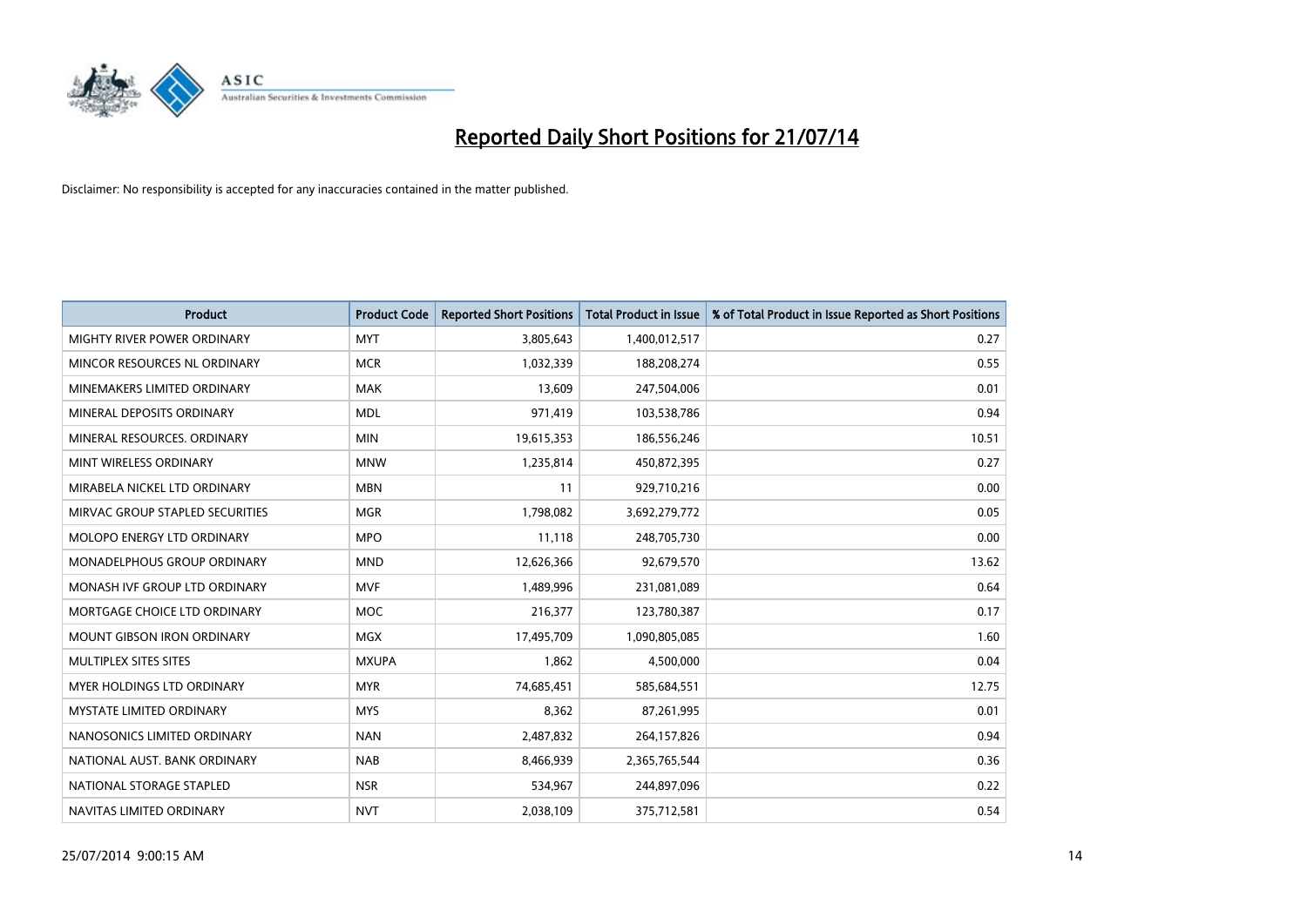

| <b>Product</b>                        | <b>Product Code</b> | <b>Reported Short Positions</b> | <b>Total Product in Issue</b> | % of Total Product in Issue Reported as Short Positions |
|---------------------------------------|---------------------|---------------------------------|-------------------------------|---------------------------------------------------------|
| NEARMAP LTD ORDINARY                  | <b>NEA</b>          | 554,805                         | 337,346,101                   | 0.16                                                    |
| NEON ENERGY LIMITED ORDINARY          | <b>NEN</b>          | 140,474                         | 553,037,848                   | 0.03                                                    |
| NEUREN PHARMACEUT, ORDINARY           | <b>NEU</b>          | 225,038                         | 1,555,354,272                 | 0.01                                                    |
| NEW HOPE CORPORATION ORDINARY         | <b>NHC</b>          | 1,348,800                       | 830,933,112                   | 0.16                                                    |
| NEWCREST MINING ORDINARY              | <b>NCM</b>          | 14,425,057                      | 766,510,971                   | 1.88                                                    |
| NEWS CORP A NON-VOTING CDI            | <b>NWSLV</b>        | 409,449                         | 3,103,217                     | 13.19                                                   |
| NEWS CORP B VOTING CDI                | <b>NWS</b>          | 2,304,200                       | 21,214,876                    | 10.86                                                   |
| NEWSAT LIMITED ORDINARY               | <b>NWT</b>          | 8,327,802                       | 612,199,841                   | 1.36                                                    |
| NEXTDC LIMITED ORDINARY               | <b>NXT</b>          | 17,116,914                      | 193,154,486                   | 8.86                                                    |
| NEXUS ENERGY LIMITED ORDINARY         | <b>NXS</b>          | 83,985                          | 1,330,219,459                 | 0.01                                                    |
| NIB HOLDINGS LIMITED ORDINARY         | <b>NHF</b>          | 2,219,328                       | 439,004,182                   | 0.51                                                    |
| NIDO PETROLEUM ORDINARY               | <b>NDO</b>          | 42,500                          | 2,049,984,302                 | 0.00                                                    |
| NINE ENTERTAINMENT ORDINARY           | <b>NEC</b>          | 8,701,776                       | 940,295,023                   | 0.93                                                    |
| NOBLE MINERAL RES ORDINARY            | <b>NMG</b>          | 2,365,726                       | 666,397,952                   | 0.36                                                    |
| NORTHERN IRON LTD ORDINARY            | <b>NFE</b>          | 11,392                          | 484,405,314                   | 0.00                                                    |
| NORTHERN STAR ORDINARY                | <b>NST</b>          | 7,083,133                       | 587,259,647                   | 1.21                                                    |
| NRW HOLDINGS LIMITED ORDINARY         | <b>NWH</b>          | 11,768,107                      | 278,888,011                   | 4.22                                                    |
| NUFARM LIMITED ORDINARY               | <b>NUF</b>          | 17,690,884                      | 264,021,627                   | 6.70                                                    |
| NUPLEX INDUSTRIES ORDINARY            | <b>NPX</b>          | 1,000                           | 198,125,827                   | 0.00                                                    |
| OCEANAGOLD CORP. CHESS DEPOSITARY INT | <b>OGC</b>          | 1,222,786                       | 301,420,186                   | 0.41                                                    |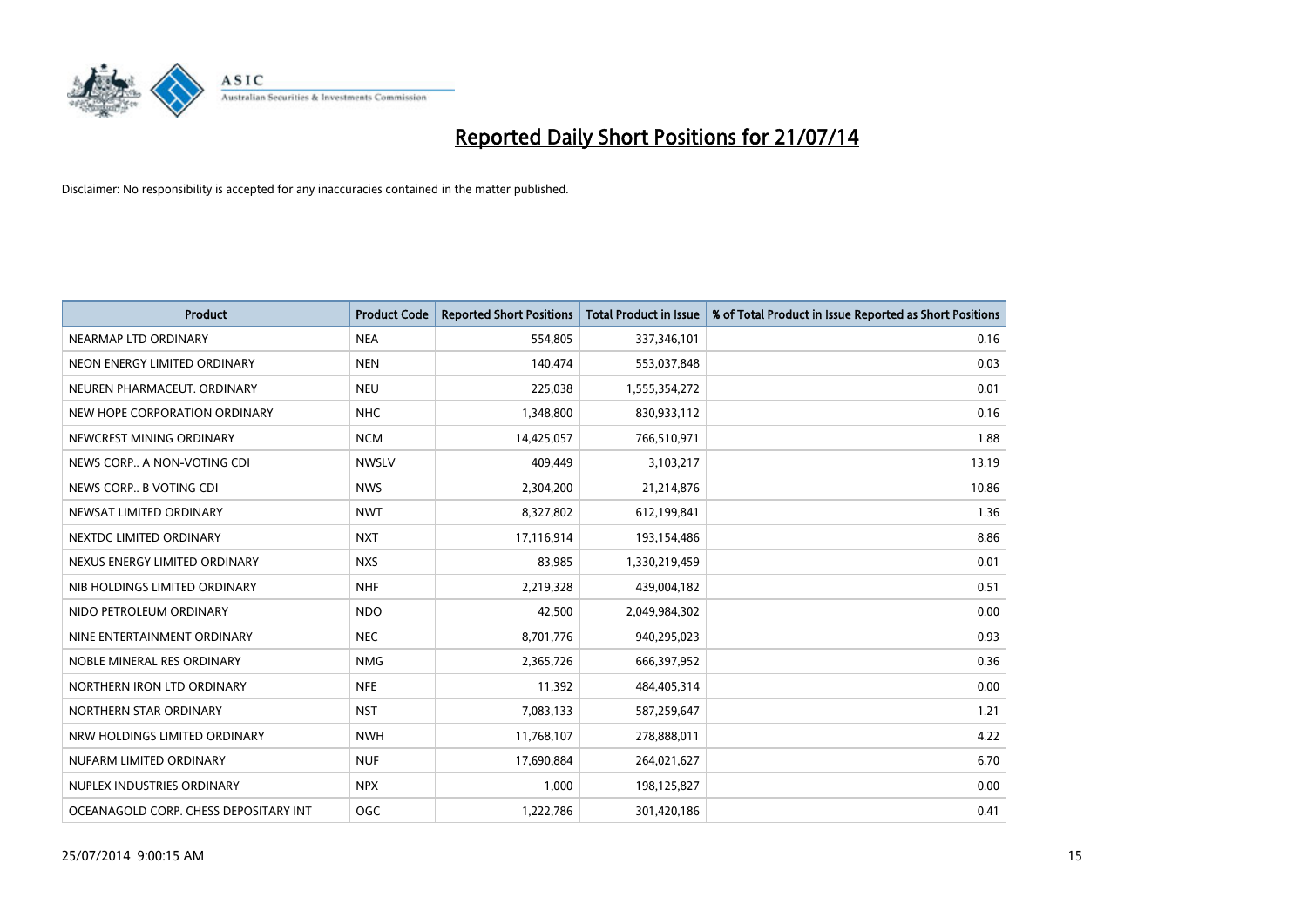

| <b>Product</b>                 | <b>Product Code</b> | <b>Reported Short Positions</b> | <b>Total Product in Issue</b> | % of Total Product in Issue Reported as Short Positions |
|--------------------------------|---------------------|---------------------------------|-------------------------------|---------------------------------------------------------|
| OIL SEARCH LTD ORDINARY        | OSH                 | 8,364,552                       | 1,519,022,225                 | 0.55                                                    |
| OM HOLDINGS LIMITED ORDINARY   | OMH                 | 58,321                          | 733,423,337                   | 0.01                                                    |
| ORICA LIMITED ORDINARY         | ORI                 | 14,710,567                      | 372,743,291                   | 3.95                                                    |
| ORIGIN ENERGY ORDINARY         | <b>ORG</b>          | 7,395,761                       | 1,103,646,907                 | 0.67                                                    |
| OROCOBRE LIMITED ORDINARY      | <b>ORE</b>          | 2,160,451                       | 132,041,911                   | 1.64                                                    |
| ORORA LIMITED ORDINARY         | <b>ORA</b>          | 2,943,305                       | 1,206,684,923                 | 0.24                                                    |
| OROTONGROUP LIMITED ORDINARY   | ORL                 | 234,176                         | 40,880,902                    | 0.57                                                    |
| OZ MINERALS ORDINARY           | OZL                 | 13,798,060                      | 303,470,022                   | 4.55                                                    |
| OZFOREX GROUP LTD ORDINARY     | <b>OFX</b>          | 8,210,868                       | 240,000,000                   | 3.42                                                    |
| <b>PACIFIC BRANDS ORDINARY</b> | <b>PBG</b>          | 19,119,673                      | 917,226,291                   | 2.08                                                    |
| PACT GROUP HLDGS LTD ORDINARY  | PGH                 | 4,824,442                       | 294,097,961                   | 1.64                                                    |
| PALADIN ENERGY LTD ORDINARY    | <b>PDN</b>          | 109,439,355                     | 964, 367, 284                 | 11.35                                                   |
| PANAUST LIMITED ORDINARY       | <b>PNA</b>          | 178,156                         | 635,580,654                   | 0.03                                                    |
| PANORAMIC RESOURCES ORDINARY   | PAN                 | 185,118                         | 322,275,824                   | 0.06                                                    |
| PANTERRA GOLD LTD ORDINARY     | PGI                 | 1                               | 813,119,737                   | 0.00                                                    |
| PAPERLINX LIMITED ORDINARY     | <b>PPX</b>          | 44,770                          | 665, 181, 261                 | 0.01                                                    |
| PAPILLON RES LTD ORDINARY      | PIR                 | 6,383,904                       | 352,044,210                   | 1.81                                                    |
| PATRYS LIMITED ORDINARY        | PAB                 | 178,476                         | 697,060,986                   | 0.03                                                    |
| PEET LIMITED ORDINARY          | <b>PPC</b>          | 88,966                          | 433,389,348                   | 0.02                                                    |
| PERPETUAL LIMITED ORDINARY     | <b>PPT</b>          | 1,406,204                       | 46,574,426                    | 3.02                                                    |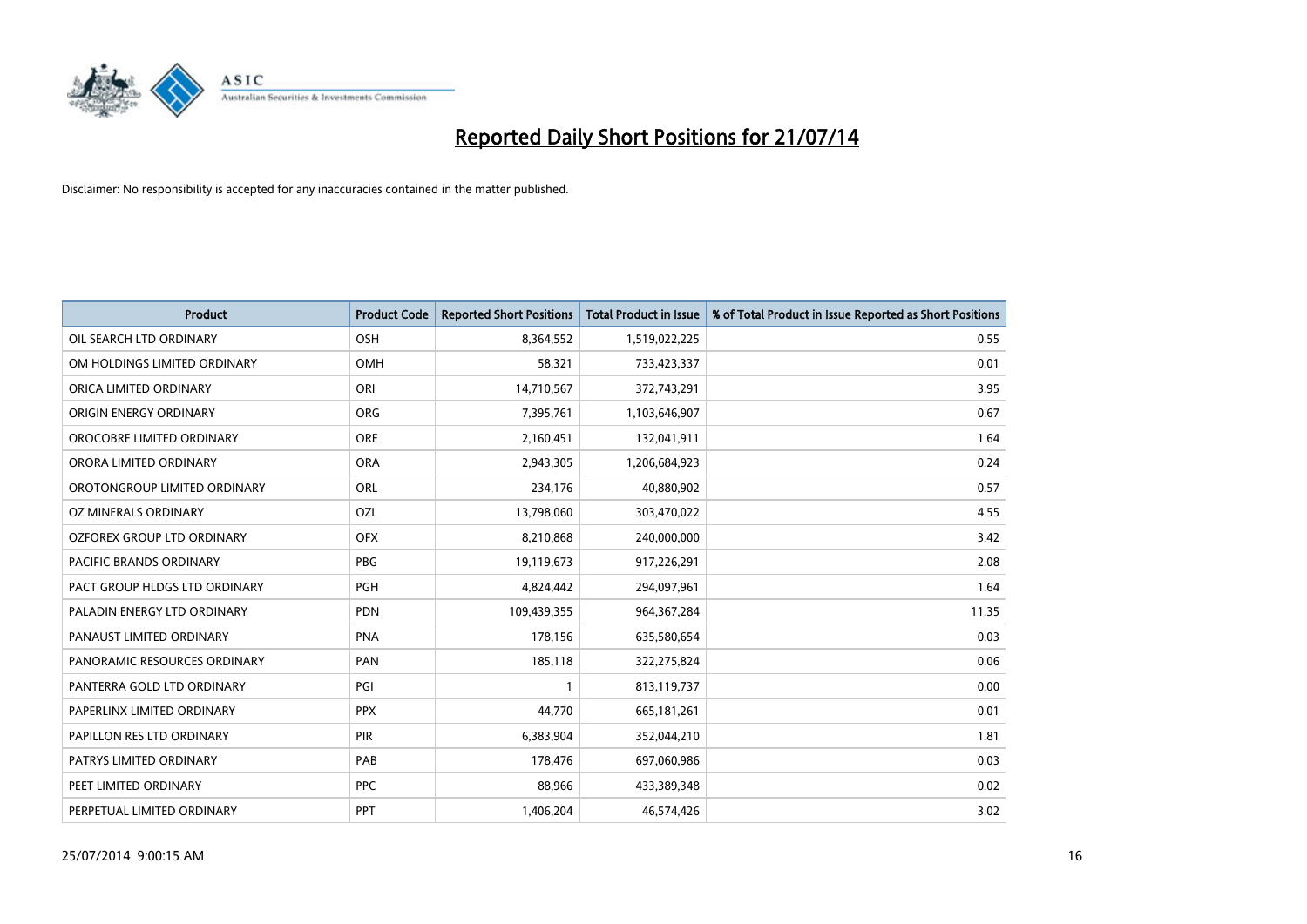

| <b>Product</b>                    | <b>Product Code</b> | <b>Reported Short Positions</b> | <b>Total Product in Issue</b> | % of Total Product in Issue Reported as Short Positions |
|-----------------------------------|---------------------|---------------------------------|-------------------------------|---------------------------------------------------------|
| PERSEUS MINING LTD ORDINARY       | PRU                 | 7,907,634                       | 526,656,401                   | 1.50                                                    |
| PHARMAXIS LTD ORDINARY            | <b>PXS</b>          | 56,509                          | 309,514,849                   | 0.02                                                    |
| PLATINUM ASSET ORDINARY           | <b>PTM</b>          | 1,132,467                       | 580,336,142                   | 0.20                                                    |
| PLATINUM AUSTRALIA ORDINARY       | PLA                 | 836,027                         | 504,968,043                   | 0.17                                                    |
| PMP LIMITED ORDINARY              | <b>PMP</b>          | 1,541,439                       | 323,781,124                   | 0.48                                                    |
| PRANA BIOTECHNOLOGY ORDINARY      | PBT                 | 4,612,394                       | 488,646,960                   | 0.94                                                    |
| PREMIER INVESTMENTS ORDINARY      | <b>PMV</b>          | 247,131                         | 155,714,874                   | 0.16                                                    |
| PRIMA BIOMED LTD ORDINARY         | <b>PRR</b>          | 132,361                         | 1,228,709,341                 | 0.01                                                    |
| PRIMARY HEALTH CARE ORDINARY      | <b>PRY</b>          | 19,265,803                      | 505,659,944                   | 3.81                                                    |
| PRIME MEDIA GRP LTD ORDINARY      | <b>PRT</b>          | 1,736,825                       | 366,330,303                   | 0.47                                                    |
| PROGRAMMED ORDINARY               | <b>PRG</b>          | 256,790                         | 118,253,992                   | 0.22                                                    |
| <b>QANTAS AIRWAYS ORDINARY</b>    | QAN                 | 79,682,814                      | 2,196,330,250                 | 3.63                                                    |
| OBE INSURANCE GROUP ORDINARY      | <b>OBE</b>          | 11,235,957                      | 1,277,602,695                 | 0.88                                                    |
| ORXPHARMA LTD ORDINARY            | <b>QRX</b>          | 30,000                          | 164,190,969                   | 0.02                                                    |
| <b>QUBE HOLDINGS LTD ORDINARY</b> | <b>QUB</b>          | 21,728,563                      | 1,051,172,929                 | 2.07                                                    |
| RAMELIUS RESOURCES ORDINARY       | <b>RMS</b>          | 160                             | 398,048,073                   | 0.00                                                    |
| RAMSAY HEALTH CARE ORDINARY       | <b>RHC</b>          | 1,455,267                       | 202,081,252                   | 0.72                                                    |
| RCG CORPORATION LTD ORDINARY      | <b>RCG</b>          | 49,824                          | 263,808,625                   | 0.02                                                    |
| <b>RCR TOMLINSON ORDINARY</b>     | <b>RCR</b>          | 773,145                         | 136,989,238                   | 0.56                                                    |
| <b>REA GROUP ORDINARY</b>         | <b>REA</b>          | 1,592,171                       | 131,714,699                   | 1.21                                                    |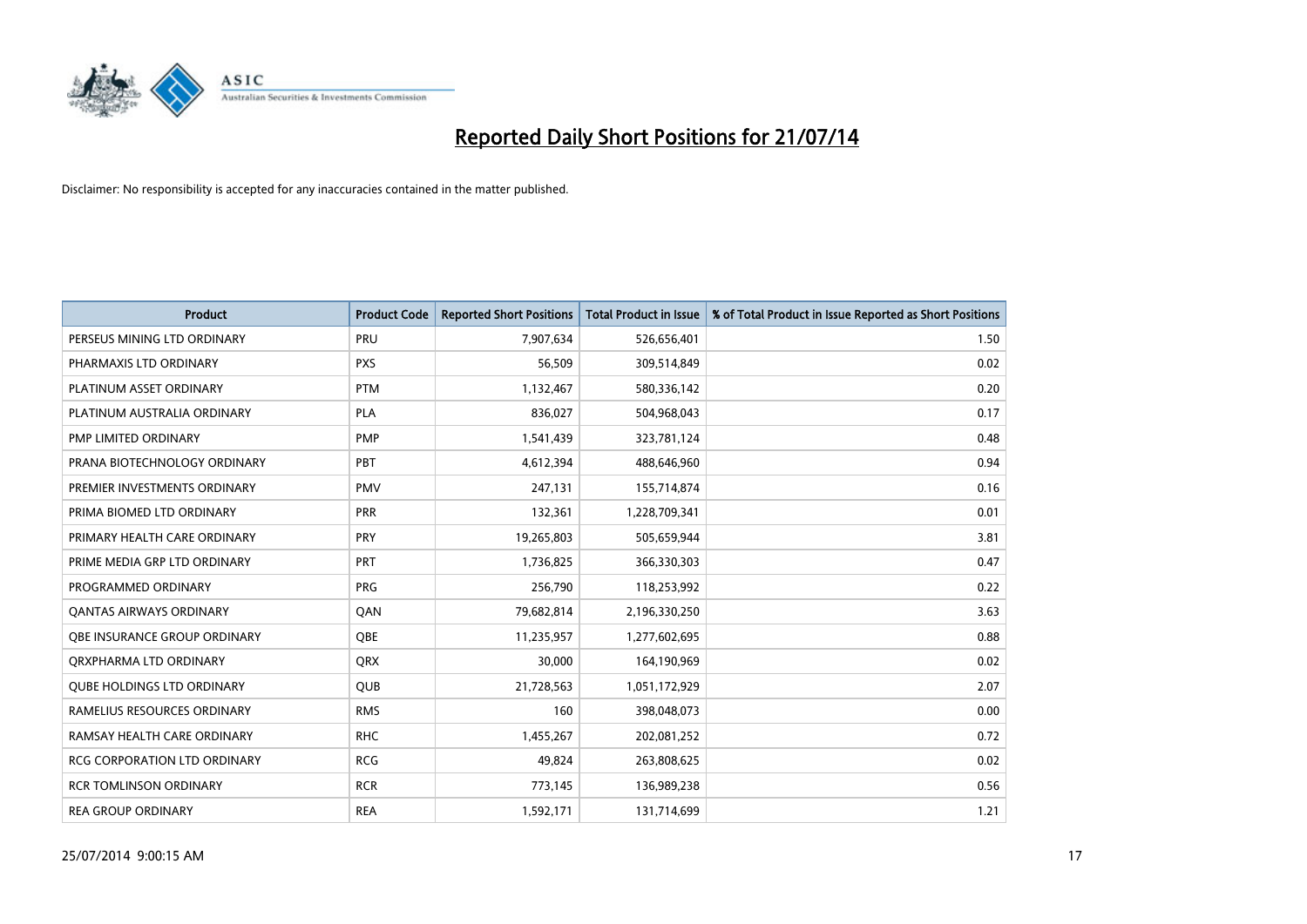

| <b>Product</b>                  | <b>Product Code</b> | <b>Reported Short Positions</b> | <b>Total Product in Issue</b> | % of Total Product in Issue Reported as Short Positions |
|---------------------------------|---------------------|---------------------------------|-------------------------------|---------------------------------------------------------|
| RECALL HOLDINGS LTD ORDINARY    | <b>REC</b>          | 6,807,457                       | 312,903,583                   | 2.18                                                    |
| <b>RECKON LIMITED ORDINARY</b>  | <b>RKN</b>          | 1,273,148                       | 126,913,066                   | 1.00                                                    |
| RED 5 LIMITED ORDINARY          | <b>RED</b>          | 174,740                         | 759,451,008                   | 0.02                                                    |
| RED FORK ENERGY ORDINARY        | <b>RFE</b>          | 701,452                         | 501,051,719                   | 0.14                                                    |
| RED METAL LIMITED ORDINARY      | <b>RDM</b>          | 144,819                         | 144,771,919                   | 0.10                                                    |
| REDBANK ENERGY LTD ORDINARY     | <b>AEJ</b>          | 13                              | 786,287                       | 0.00                                                    |
| REED RESOURCES LTD ORDINARY     | <b>RDR</b>          | 2,000                           | 523,453,895                   | 0.00                                                    |
| REGIS RESOURCES ORDINARY        | <b>RRL</b>          | 35,996,767                      | 499,744,095                   | 7.20                                                    |
| RESMED INC CDI 10:1             | <b>RMD</b>          | 39,568,421                      | 1,402,915,440                 | 2.82                                                    |
| <b>RESOLUTE MINING ORDINARY</b> | <b>RSG</b>          | 5,769,610                       | 641,189,223                   | 0.90                                                    |
| RESOURCE GENERATION ORDINARY    | <b>RES</b>          | 1,220                           | 581,380,338                   | 0.00                                                    |
| RETAIL FOOD GROUP ORDINARY      | <b>RFG</b>          | 6,892,154                       | 144,868,508                   | 4.76                                                    |
| REX MINERALS LIMITED ORDINARY   | <b>RXM</b>          | 620,672                         | 220,519,784                   | 0.28                                                    |
| RIO TINTO LIMITED ORDINARY      | <b>RIO</b>          | 3,852,029                       | 435,758,720                   | 0.88                                                    |
| ROBUST RESOURCES ORDINARY       | <b>ROL</b>          | 1                               | 195,369,627                   | 0.00                                                    |
| ROC OIL COMPANY ORDINARY        | <b>ROC</b>          | 2,705,261                       | 687,618,400                   | 0.39                                                    |
| ROYAL WOLF HOLDINGS ORDINARY    | <b>RWH</b>          | 212,565                         | 100,387,052                   | 0.21                                                    |
| RURALCO HOLDINGS ORDINARY       | <b>RHL</b>          | 3,658                           | 77,291,069                    | 0.00                                                    |
| SAI GLOBAL LIMITED ORDINARY     | SAI                 | 417,257                         | 210,918,332                   | 0.20                                                    |
| SALMAT LIMITED ORDINARY         | <b>SLM</b>          | 618                             | 159,812,799                   | 0.00                                                    |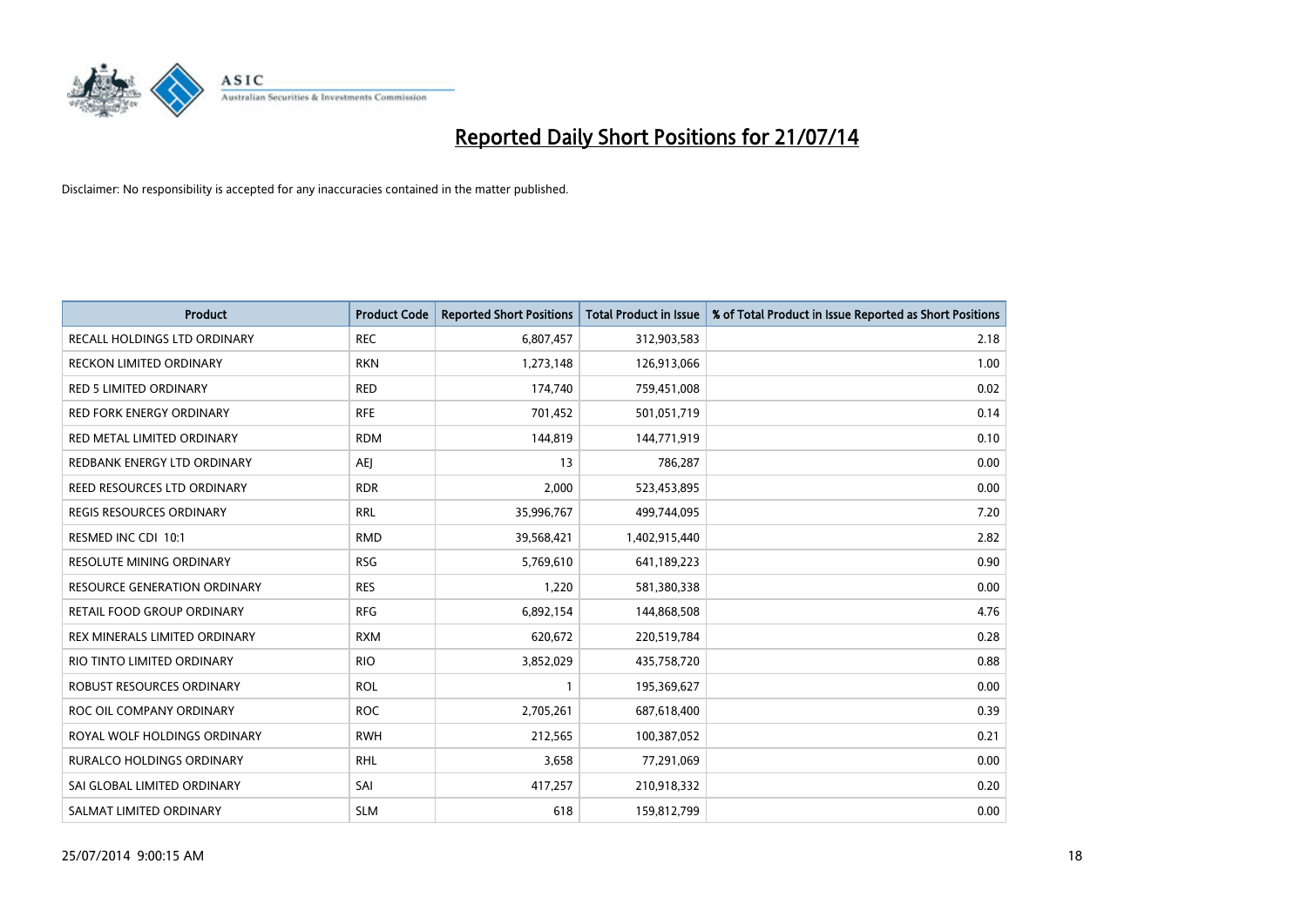

| <b>Product</b>                        | <b>Product Code</b> | <b>Reported Short Positions</b> | <b>Total Product in Issue</b> | % of Total Product in Issue Reported as Short Positions |
|---------------------------------------|---------------------|---------------------------------|-------------------------------|---------------------------------------------------------|
| SAMSON OIL & GAS LTD ORDINARY         | SSN                 | 20,376,960                      | 2,837,756,933                 | 0.72                                                    |
| SANDFIRE RESOURCES ORDINARY           | <b>SFR</b>          | 1,668,984                       | 155,640,968                   | 1.07                                                    |
| SANTOS LTD ORDINARY                   | <b>STO</b>          | 5,983,275                       | 976,597,202                   | 0.61                                                    |
| SARACEN MINERAL ORDINARY              | <b>SAR</b>          | 871,074                         | 792,784,738                   | 0.11                                                    |
| SCA PROPERTY GROUP STAPLED SECURITIES | SCP                 | 32,911,125                      | 648,628,320                   | 5.07                                                    |
| <b>SCENTRE GRP STAPLED</b>            | SCG                 | 8,569,160                       | 5,324,296,678                 | 0.16                                                    |
| SEDGMAN LIMITED ORDINARY              | <b>SDM</b>          | 1,823,945                       | 227,059,277                   | 0.80                                                    |
| SEEK LIMITED ORDINARY                 | <b>SEK</b>          | 9,968,499                       | 340,459,756                   | 2.93                                                    |
| SELECT HARVESTS ORDINARY              | <b>SHV</b>          | 401,223                         | 57,999,427                    | 0.69                                                    |
| SENEX ENERGY LIMITED ORDINARY         | SXY                 | 7,210,892                       | 1,147,010,917                 | 0.63                                                    |
| SERVCORP LIMITED ORDINARY             | SRV                 | 3,761                           | 98,432,275                    | 0.00                                                    |
| SERVICE STREAM ORDINARY               | <b>SSM</b>          | 30                              | 386,389,873                   | 0.00                                                    |
| SEVEN GROUP HOLDINGS ORDINARY         | <b>SVW</b>          | 392,080                         | 302,691,886                   | 0.13                                                    |
| SEVEN WEST MEDIA LTD ORDINARY         | <b>SWM</b>          | 6,843,454                       | 999,160,872                   | 0.68                                                    |
| SFG AUSTRALIA LTD ORDINARY            | <b>SFW</b>          | 12,536                          | 734,874,200                   | 0.00                                                    |
| SIGMA PHARMACEUTICAL ORDINARY         | <b>SIP</b>          | 19,123,015                      | 1,112,511,644                 | 1.72                                                    |
| SILEX SYSTEMS ORDINARY                | <b>SLX</b>          | 3,368,809                       | 170,440,771                   | 1.98                                                    |
| SILVER CHEF LIMITED ORDINARY          | SIV                 | 82.654                          | 29,469,492                    | 0.28                                                    |
| SILVER LAKE RESOURCE ORDINARY         | <b>SLR</b>          | 15,481,132                      | 503,233,971                   | 3.08                                                    |
| SIMAVITA LTD CDI 1:1                  | <b>SVA</b>          | 79,500                          | 65,291,934                    | 0.12                                                    |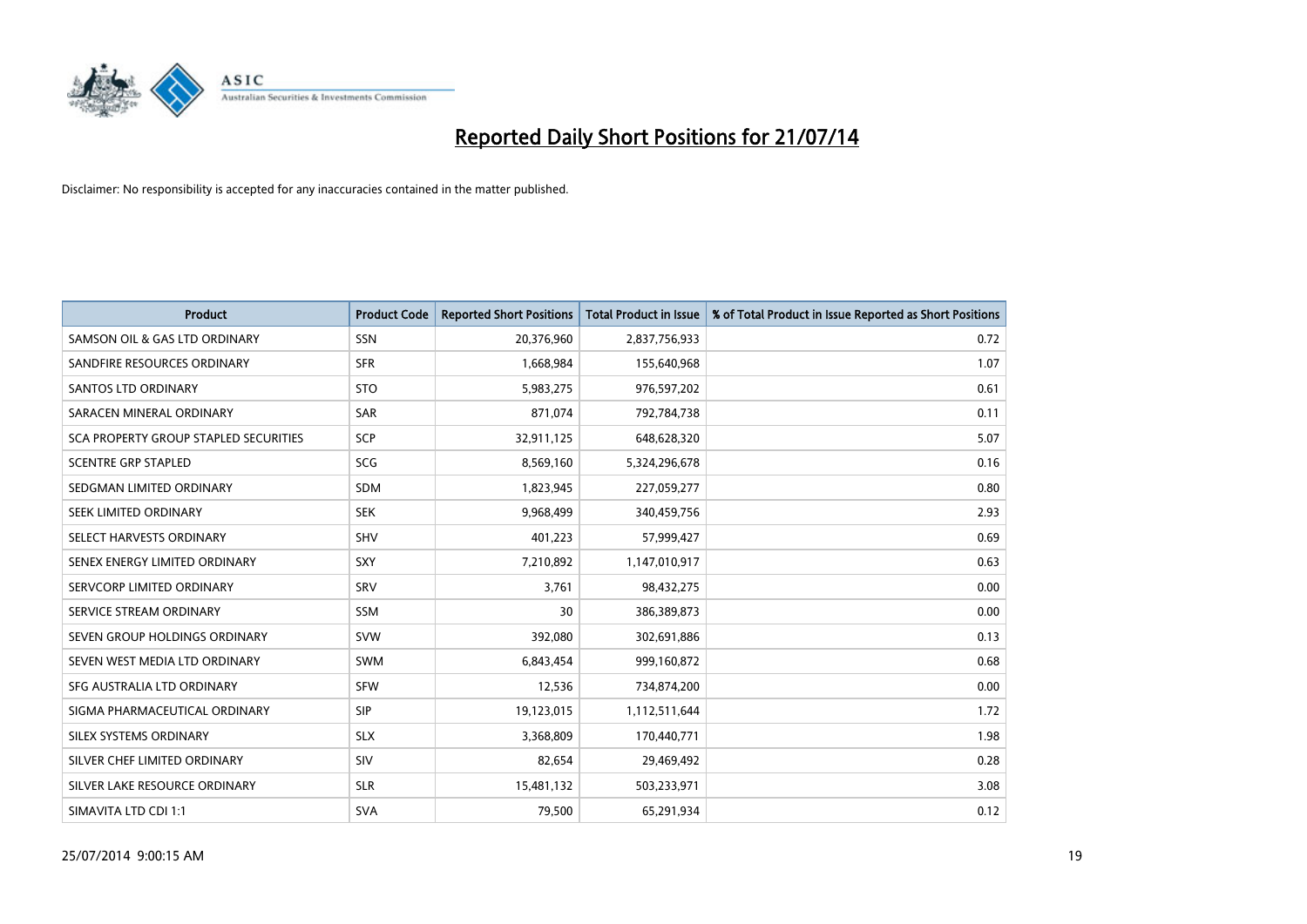

| <b>Product</b>                           | <b>Product Code</b> | <b>Reported Short Positions</b> | <b>Total Product in Issue</b> | % of Total Product in Issue Reported as Short Positions |
|------------------------------------------|---------------------|---------------------------------|-------------------------------|---------------------------------------------------------|
| SIMS METAL MGMT LTD ORDINARY             | SGM                 | 11,178,206                      | 204,604,433                   | 5.46                                                    |
| SINGAPORE TELECOMM. CHESS DEPOSITARY INT | SGT                 | 8,035,183                       | 116,807,316                   | 6.88                                                    |
| SINO GAS ENERGY ORDINARY                 | <b>SEH</b>          | 3,904,388                       | 1,541,422,358                 | 0.25                                                    |
| SIRIUS RESOURCES NL ORDINARY             | <b>SIR</b>          | 11,607,287                      | 262,394,586                   | 4.42                                                    |
| SIRTEX MEDICAL ORDINARY                  | <b>SRX</b>          | 77,476                          | 56,488,419                    | 0.14                                                    |
| SKILLED GROUP LTD ORDINARY               | <b>SKE</b>          | 2,748,534                       | 235,254,496                   | 1.17                                                    |
| <b>SKY NETWORK ORDINARY</b>              | <b>SKT</b>          | 180,669                         | 389,139,785                   | 0.05                                                    |
| SKYCITY ENT GRP LTD ORDINARY             | <b>SKC</b>          | 7,047,324                       | 582,088,094                   | 1.21                                                    |
| <b>SLATER &amp; GORDON ORDINARY</b>      | SGH                 | 6,628,795                       | 204,338,625                   | 3.24                                                    |
| SMS MANAGEMENT, ORDINARY                 | SMX                 | 3,041,514                       | 69,394,537                    | 4.38                                                    |
| SONIC HEALTHCARE ORDINARY                | SHL                 | 3,083,814                       | 400,811,556                   | 0.77                                                    |
| SOUL PATTINSON (W.H) ORDINARY            | <b>SOL</b>          | 1,248                           | 239,395,320                   | 0.00                                                    |
| SP AUSNET STAPLED SECURITIES             | SPN                 | 36,675,697                      | 3,425,244,162                 | 1.07                                                    |
| SPARK INFRASTRUCTURE STAPLED US PROHIBT. | SKI                 | 20,883,019                      | 1,466,360,128                 | 1.42                                                    |
| SPDR 200 FUND ETF UNITS                  | <b>STW</b>          | 10,035                          | 46,146,865                    | 0.02                                                    |
| SPECIALTY FASHION ORDINARY               | <b>SFH</b>          | 802                             | 192,236,121                   | 0.00                                                    |
| SPOTLESS GRP HLD LTD ORDINARY            | <b>SPO</b>          | 13,540,624                      | 1,098,290,178                 | 1.23                                                    |
| ST BARBARA LIMITED ORDINARY              | <b>SBM</b>          | 13,412,091                      | 488,074,077                   | 2.75                                                    |
| STARPHARMA HOLDINGS ORDINARY             | SPL                 | 14,250,920                      | 285,109,680                   | 5.00                                                    |
| STEADFAST GROUP LTD ORDINARY             | <b>SDF</b>          | 4,142,026                       | 501,638,307                   | 0.83                                                    |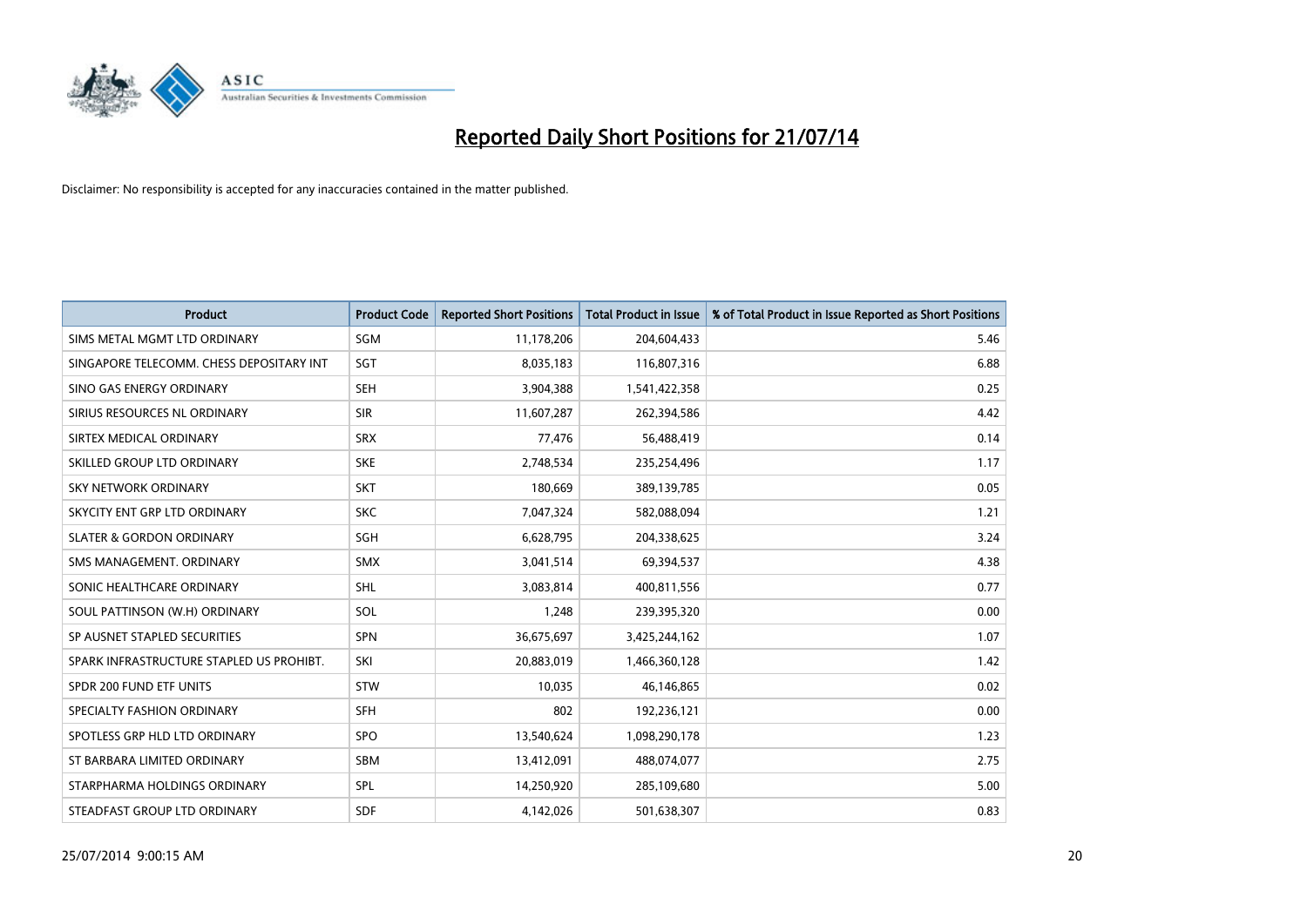

| <b>Product</b>                   | <b>Product Code</b> | <b>Reported Short Positions</b> | <b>Total Product in Issue</b> | % of Total Product in Issue Reported as Short Positions |
|----------------------------------|---------------------|---------------------------------|-------------------------------|---------------------------------------------------------|
| STH CRS ELECT ENGNR ORDINARY     | <b>SXE</b>          | 13,433                          | 161,523,130                   | 0.01                                                    |
| STHN CROSS MEDIA ORDINARY        | <b>SXL</b>          | 29,184,082                      | 705,246,986                   | 4.14                                                    |
| STOCKLAND UNITS/ORD STAPLED      | SGP                 | 20,073,857                      | 2,326,978,560                 | 0.86                                                    |
| STRAITS RES LTD. ORDINARY        | <b>SRQ</b>          | 28,747                          | 1,217,730,293                 | 0.00                                                    |
| STRIKE ENERGY LTD ORDINARY       | <b>STX</b>          | 4,000                           | 833,330,946                   | 0.00                                                    |
| STW COMMUNICATIONS ORDINARY      | SGN                 | 2,850,689                       | 403,828,512                   | 0.71                                                    |
| SUNCORP GROUP LTD ORDINARY       | <b>SUN</b>          | 10,419,891                      | 1,286,600,980                 | 0.81                                                    |
| SUNDANCE ENERGY ORDINARY         | <b>SEA</b>          | 8,278,422                       | 548,714,663                   | 1.51                                                    |
| SUNDANCE RESOURCES ORDINARY      | SDL                 | 79,538,779                      | 3,082,028,456                 | 2.58                                                    |
| SUNLAND GROUP LTD ORDINARY       | <b>SDG</b>          | 424,698                         | 181,710,087                   | 0.23                                                    |
| SUPER RET REP LTD ORDINARY       | SUL                 | 6,670,647                       | 196,731,620                   | 3.39                                                    |
| SYD AIRPORT STAPLED US PROHIBIT. | <b>SYD</b>          | 17,335,492                      | 2,216,216,041                 | 0.78                                                    |
| SYRAH RESOURCES ORDINARY         | <b>SYR</b>          | 5,774,212                       | 162,580,614                   | 3.55                                                    |
| TABCORP HOLDINGS LTD ORDINARY    | <b>TAH</b>          | 16,865,586                      | 762,954,019                   | 2.21                                                    |
| TAP OIL LIMITED ORDINARY         | <b>TAP</b>          | 34,591                          | 243,150,627                   | 0.01                                                    |
| TASSAL GROUP LIMITED ORDINARY    | <b>TGR</b>          | 553,803                         | 146,507,029                   | 0.38                                                    |
| TATTS GROUP LTD ORDINARY         | <b>TTS</b>          | 24,316,880                      | 1,434,447,341                 | 1.70                                                    |
| <b>TECHNOLOGY ONE ORDINARY</b>   | <b>TNE</b>          | 855                             | 308,796,455                   | 0.00                                                    |
| TELECOM CORPORATION ORDINARY     | <b>TEL</b>          | 8,317,799                       | 1,828,530,844                 | 0.45                                                    |
| TELSTRA CORPORATION, ORDINARY    | <b>TLS</b>          | 38,712,315                      | 12,443,074,357                | 0.31                                                    |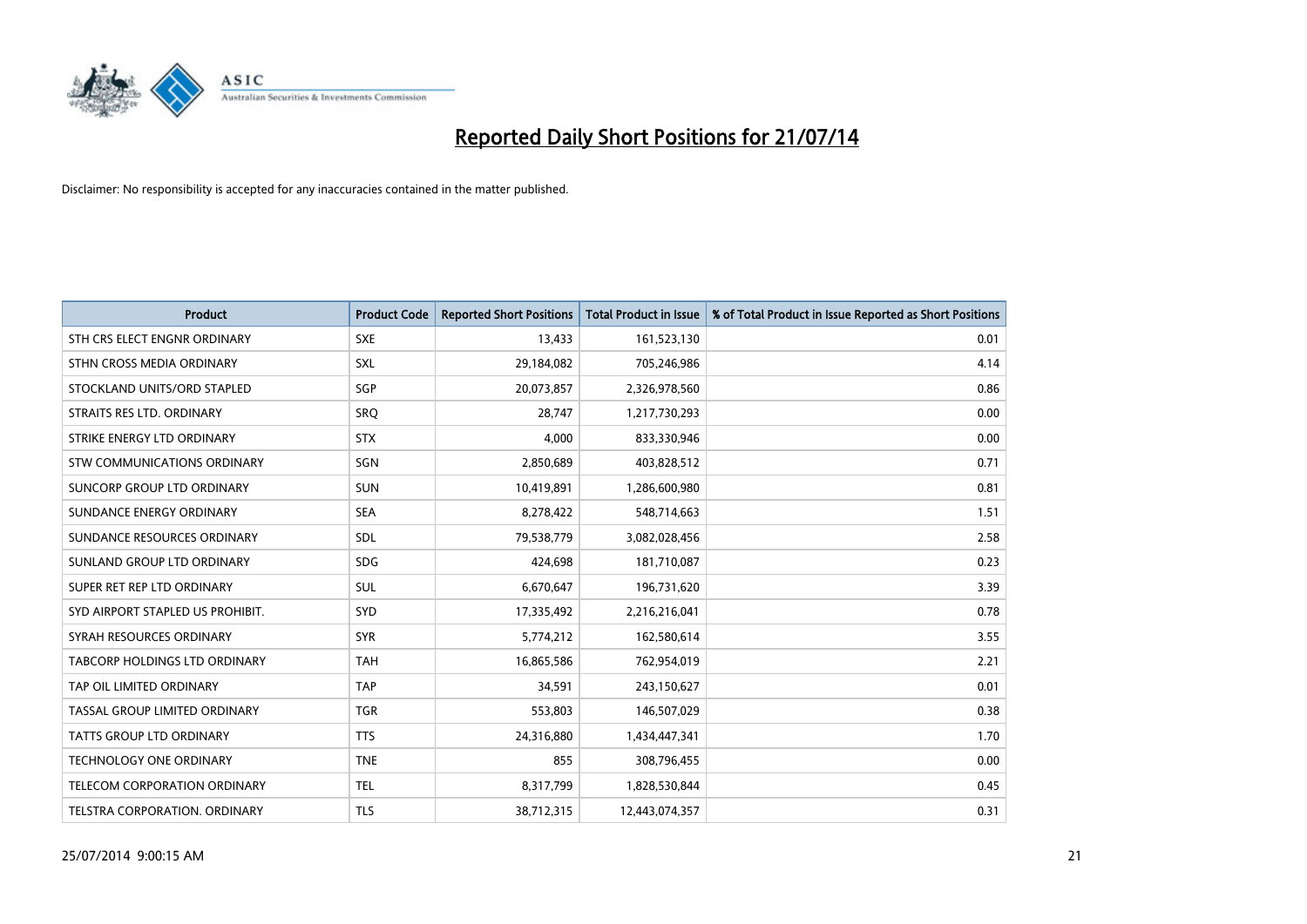

| <b>Product</b>                       | <b>Product Code</b> | <b>Reported Short Positions</b> | <b>Total Product in Issue</b> | % of Total Product in Issue Reported as Short Positions |
|--------------------------------------|---------------------|---------------------------------|-------------------------------|---------------------------------------------------------|
| TEN NETWORK HOLDINGS ORDINARY        | <b>TEN</b>          | 169,901,458                     | 2,630,984,596                 | 6.46                                                    |
| TERANGA GOLD CORP CDI 1:1            | TGZ                 | 702                             | 82,371,687                    | 0.00                                                    |
| TFS CORPORATION LTD ORDINARY         | <b>TFC</b>          | 1,742,837                       | 324,157,408                   | 0.54                                                    |
| THE PAS GROUP LTD ORDINARY           | <b>PGR</b>          | 609,390                         | 136,690,860                   | 0.45                                                    |
| THE REJECT SHOP ORDINARY             | <b>TRS</b>          | 3,263,808                       | 28,844,648                    | 11.32                                                   |
| THORN GROUP LIMITED ORDINARY         | <b>TGA</b>          | 50,901                          | 149,494,813                   | 0.03                                                    |
| TIGER RESOURCES ORDINARY             | <b>TGS</b>          | 2,030,728                       | 898,784,227                   | 0.23                                                    |
| TITAN ENERGY SERVICE ORDINARY        | <b>TTN</b>          | 20,000                          | 50,585,915                    | 0.04                                                    |
| TOLL HOLDINGS LTD ORDINARY           | <b>TOL</b>          | 28,527,151                      | 717,133,875                   | 3.98                                                    |
| <b>TOX FREE SOLUTIONS ORDINARY</b>   | <b>TOX</b>          | 3,805,982                       | 133,752,359                   | 2.85                                                    |
| TPG TELECOM LIMITED ORDINARY         | <b>TPM</b>          | 11,662,311                      | 793,808,141                   | 1.47                                                    |
| <b>TRADE ME GROUP ORDINARY</b>       | <b>TME</b>          | 2,869,953                       | 396,584,956                   | 0.72                                                    |
| TRANSFIELD SERVICES ORDINARY         | <b>TSE</b>          | 27,596,177                      | 512,457,716                   | 5.39                                                    |
| TRANSPACIFIC INDUST, ORDINARY        | TPI                 | 1,651,339                       | 1,579,472,080                 | 0.10                                                    |
| TRANSURBAN GROUP TRIPLE STAPLED SEC. | <b>TCL</b>          | 16,050,977                      | 1,896,384,069                 | 0.85                                                    |
| TREASURY GROUP ORDINARY              | <b>TRG</b>          | 105,027                         | 23,070,755                    | 0.46                                                    |
| TREASURY WINE ESTATE ORDINARY        | <b>TWE</b>          | 26,676,026                      | 649,427,560                   | 4.11                                                    |
| TRITON MIN LTD ORDINARY              | <b>TON</b>          | 70,100                          | 272,861,526                   | 0.03                                                    |
| TROY RESOURCES LTD ORDINARY          | <b>TRY</b>          | 2,289,569                       | 195,034,997                   | 1.17                                                    |
| UGL LIMITED ORDINARY                 | UGL                 | 18,325,082                      | 166,511,240                   | 11.01                                                   |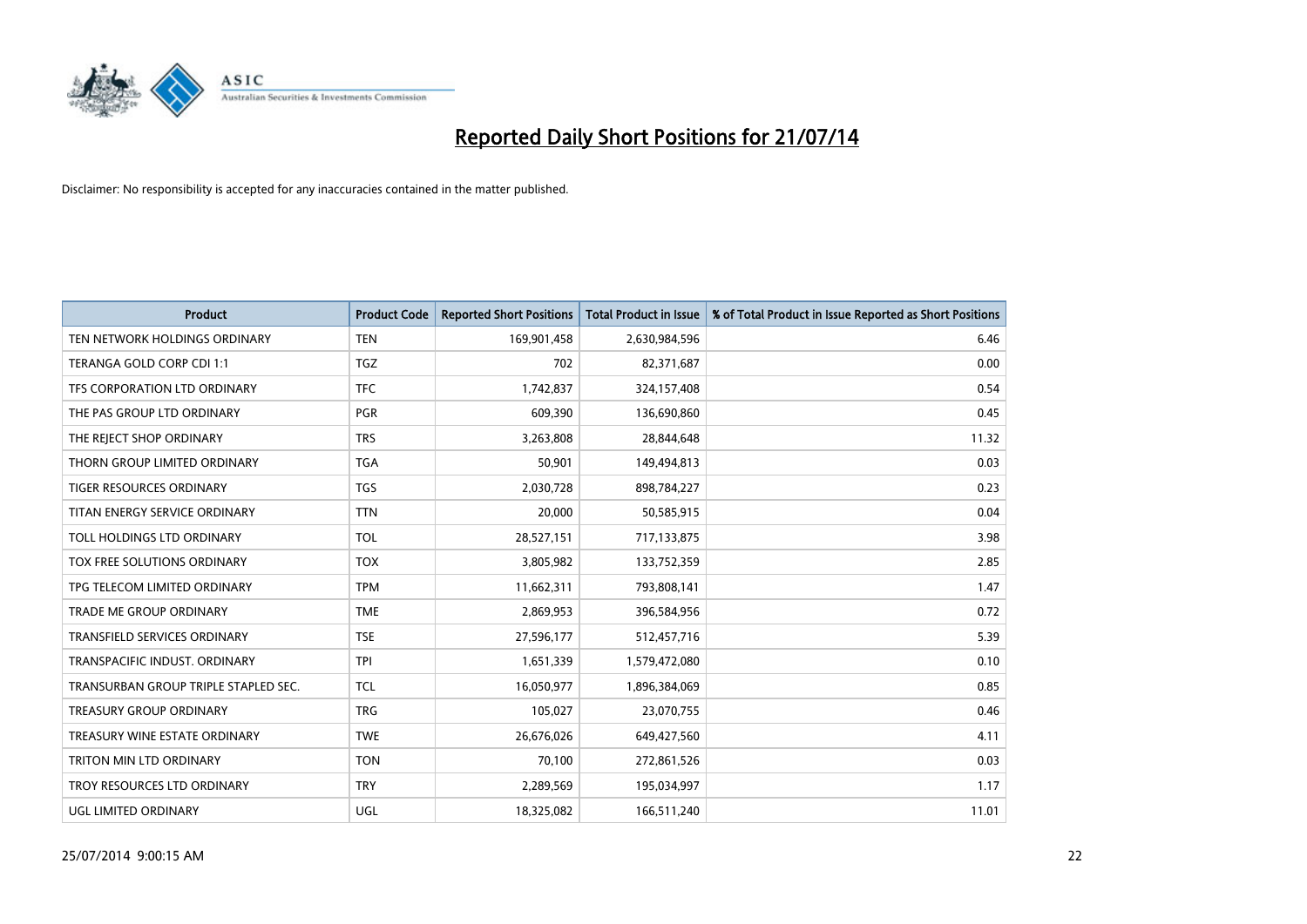

| <b>Product</b>                       | <b>Product Code</b> | <b>Reported Short Positions</b> | <b>Total Product in Issue</b> | % of Total Product in Issue Reported as Short Positions |
|--------------------------------------|---------------------|---------------------------------|-------------------------------|---------------------------------------------------------|
| UNILIFE CORPORATION CDI 6:1          | <b>UNS</b>          | 120,000                         | 268,300,092                   | 0.04                                                    |
| UXC LIMITED ORDINARY                 | <b>UXC</b>          | 3,095,581                       | 322,477,434                   | 0.96                                                    |
| <b>VEDA GROUP LTD ORDINARY</b>       | <b>VED</b>          | 16,336,971                      | 842,055,406                   | 1.94                                                    |
| <b>VILLAGE ROADSHOW LTD ORDINARY</b> | <b>VRL</b>          | 1,257,221                       | 159,504,142                   | 0.79                                                    |
| <b>VIRGIN AUS HLDG LTD ORDINARY</b>  | VAH                 | 60,995,250                      | 3,514,825,734                 | 1.74                                                    |
| <b>VIRTUS HEALTH LTD ORDINARY</b>    | <b>VRT</b>          | 4,517,467                       | 79,722,678                    | 5.67                                                    |
| <b>VOCATION LTD ORDINARY</b>         | <b>VET</b>          | 11,912,834                      | 202,899,894                   | 5.87                                                    |
| <b>VOCUS COMMS LTD ORDINARY</b>      | VOC                 | 326,518                         | 92,937,334                    | 0.35                                                    |
| WARRNAMBOOL CHEESE ORDINARY          | <b>WCB</b>          | 5,038                           | 56,098,797                    | 0.01                                                    |
| <b>WATPAC LIMITED ORDINARY</b>       | <b>WTP</b>          | 2,615                           | 186,489,922                   | 0.00                                                    |
| WEBIET LIMITED ORDINARY              | <b>WEB</b>          | 1,269,959                       | 79,397,959                    | 1.60                                                    |
| <b>WESFARMERS LIMITED ORDINARY</b>   | <b>WES</b>          | 6,685,141                       | 1,143,274,951                 | 0.58                                                    |
| <b>WESTERN AREAS LTD ORDINARY</b>    | <b>WSA</b>          | 16,007,279                      | 232,310,014                   | 6.89                                                    |
| WESTERN DESERT RES. ORDINARY         | <b>WDR</b>          | 6,051,979                       | 620,049,919                   | 0.98                                                    |
| WESTERN DESERT RES. RIGHTS 31-MAR-14 | <b>WDRR</b>         | 17,835                          | 120,009,662                   | 0.01                                                    |
| <b>WESTFIELD CORP STAPLED</b>        | WFD                 | 5,626,969                       | 2,078,089,686                 | 0.27                                                    |
| WESTFIELD GROUP ORD/UNIT STAPLED SEC | <b>WDC</b>          | 1,849,756                       | 2,078,089,686                 | 0.09                                                    |
| WESTFIELD RETAIL TST UNIT STAPLED    | <b>WRT</b>          | 74,483                          | 2,979,214,029                 | 0.00                                                    |
| WESTPAC BANKING CORP ORDINARY        | <b>WBC</b>          | 19,694,891                      | 3,109,048,309                 | 0.63                                                    |
| WHITEHAVEN COAL ORDINARY             | <b>WHC</b>          | 79,466,248                      | 1,025,760,027                 | 7.75                                                    |